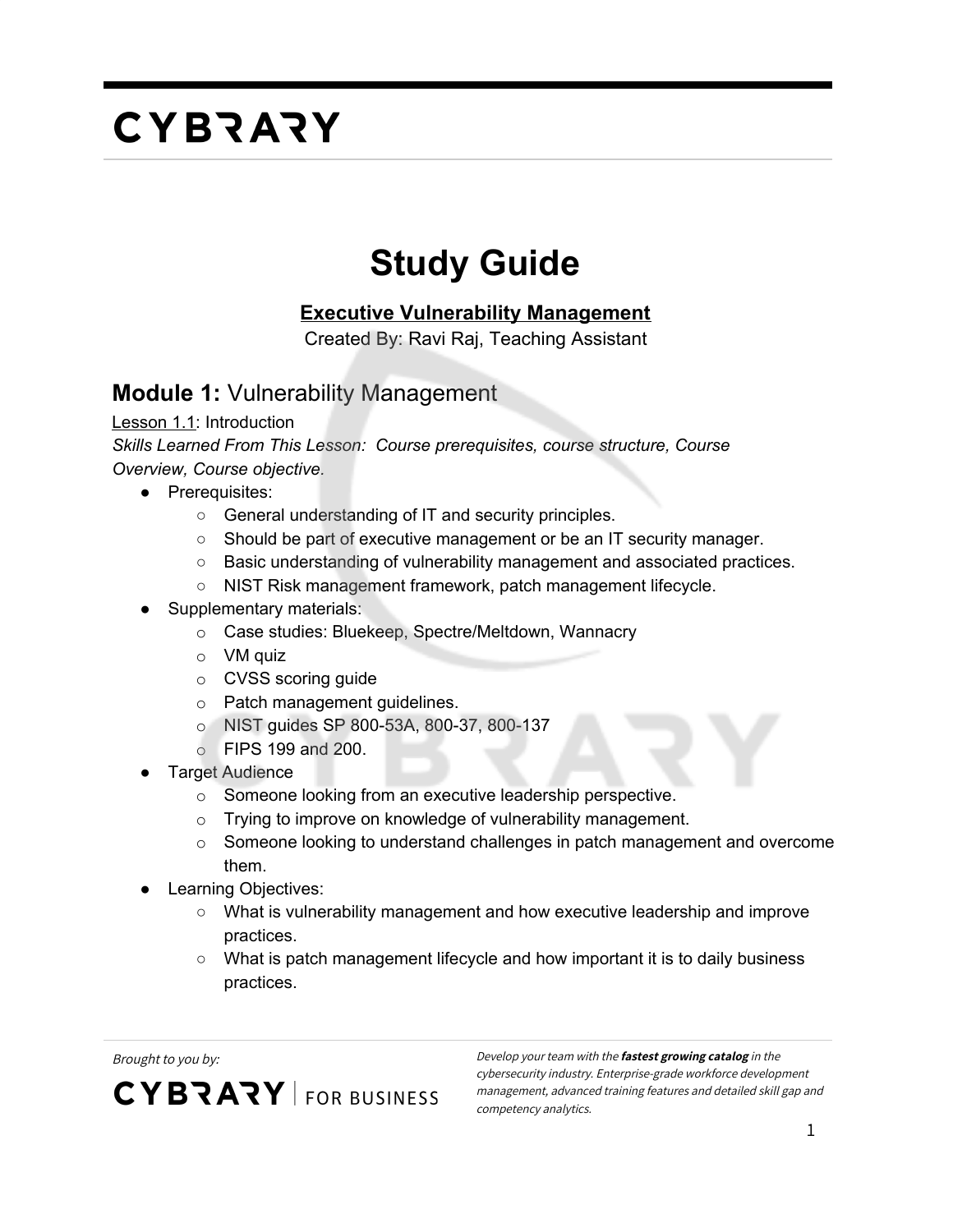$\circ$  How executive leadership can support IT security and streamline vulnerability management.

#### Lesson 1.2: What is Vulnerability Management?

*Skills Learned From This Lesson: Managing vulnerabilities, prioritization of vulnerabilities, Risk*

- Learning Objectives:
	- What is vulnerability management: Patch management is part of vulnerability management.
	- Why prioritization is important in vulnerability management?
	- How is risk response important to vulnerability management concepts?
- What is Vulnerability Management?
	- Identification, classification, remedy, mitigation of vulnerabilities: Vulnerabilities are not just limited to patches and vary from misconfigurations to cameras not pointing in the right direction for monitoring.
	- Must understand risks to provide patch management or solution: Each vulnerability has an associated risk which must be understood.
	- Continuous information security risk management: Vulnerability management is a continuous process as day on day basis new vulnerabilities are discovered.
	- Executive leadership or security management help to drive processes: Vulnerability management is successful with executive leadership involved.
- **Prioritization:** 
	- Must have an accurate vulnerability discovery process: We can only remediate the vulnerabilities if we know about them. Scans must be authenticated to ensure we are discovering all the possible vulnerabilities.
	- To remediate the vulnerabilities we need to understand the scoring techniques like CVSS which gives an idea of the criticality. Each environment is unique and we need to prioritize the remediation based on its uniqueness. A low score vulnerability may have a more devastating impact if exploited in an environment due to the number of servers it makes vulnerable and overall impact so.
	- $\circ$  What is the "low hanging fruit": A patch which when deployed may result in remediation on a large scale. A misconfiguration (may be just related to checking a box) which when acted upon remediates a large number of vulnerabilities.

**CYBRARY** FOR BUSINESS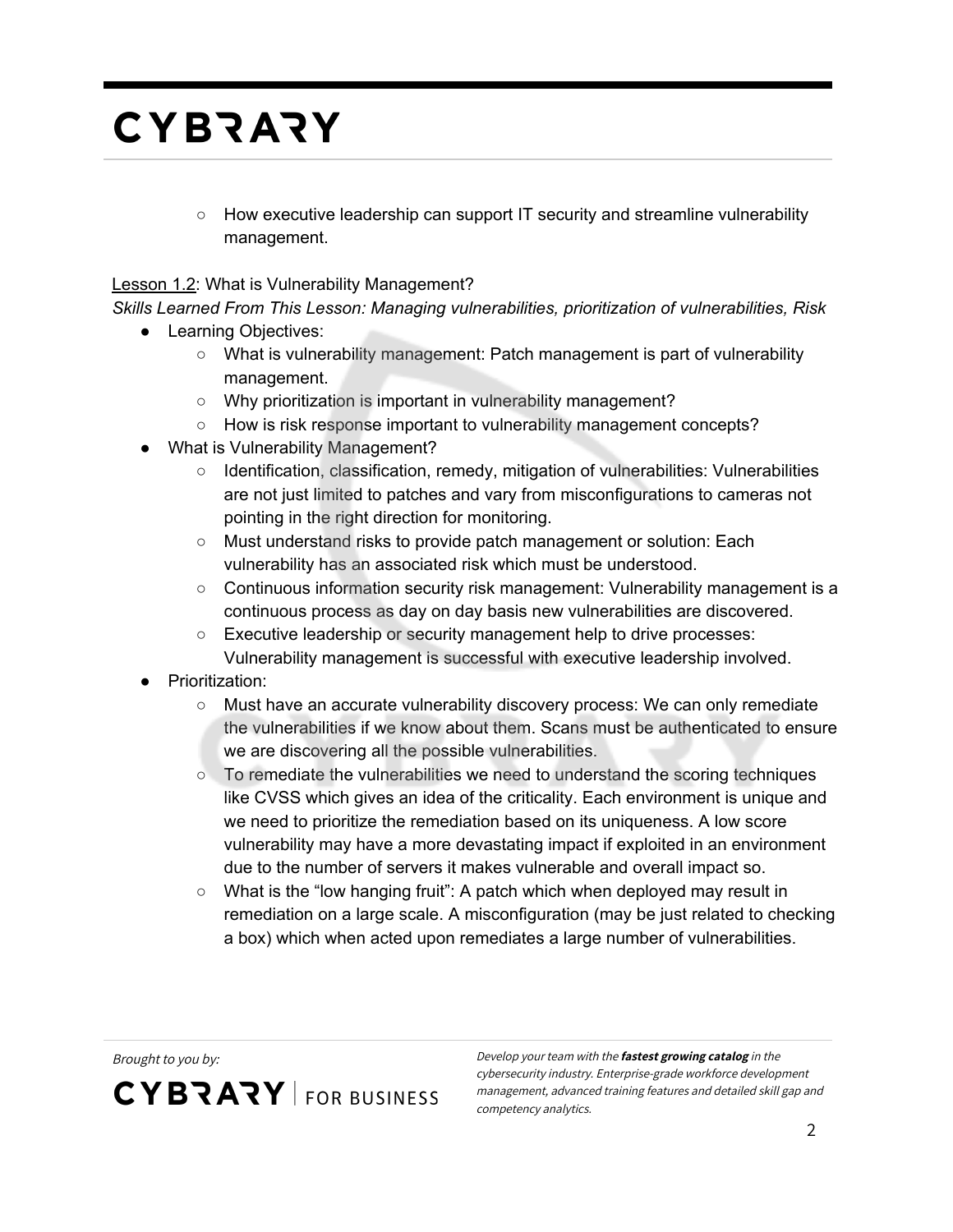- How many systems vs impact of vulnerability: An external facing server are more critical. We may prioritize remediation of a web server related to injection attacks compared to an internal server.
- **Continuous Vulnerability Management:** 
	- Patches, hotfixes, rollups are released often: We shouldn't be overwhelmed by the patches rolled out. Big organizations may be able to patch very often unlike smaller or medium size organizations which makes prioritizing important for them.
	- Need to understand the applications/software/hardware in the environment: If we are to use the same software across different line of business it makes work easy for patching teams who otherwise may have to patch different software making the work cumbersome. Need to understand the soft wares needed as per requirement.
	- $\circ$  Need a continuous plan in place to keep up with/ stay ahead of possible issues: A continuous plan ensures that we are reducing the overall risk in the long term.
	- With continuous management, the risk profile will be lower.
	- Easier to deal with zero-day patches/hotfixes: Patches, registry key changes released (like often in case of spectre) management becomes easier with continuous management.
- **Risk Response** 
	- Second part of vulnerability management: What are risk specific to us?
	- How do we address risks?
	- Remediate, mitigate or accept: We may have to accept the risk based on prioritization.
	- Missing patch, need to Install the patch or not: We need to ensure what we pact doesn't break anything.
	- Think about the test environment: Using a test environment for a dry run before patching an actual production environment ensures stability of the environment.

#### Lesson 1.3: Building a VulnMgmt Program *Skills Learned From This Lesson: Forming VM teams, VM maturity, VM Program*

● Learning Objectives

**CYBRARY** FOR BUSINESS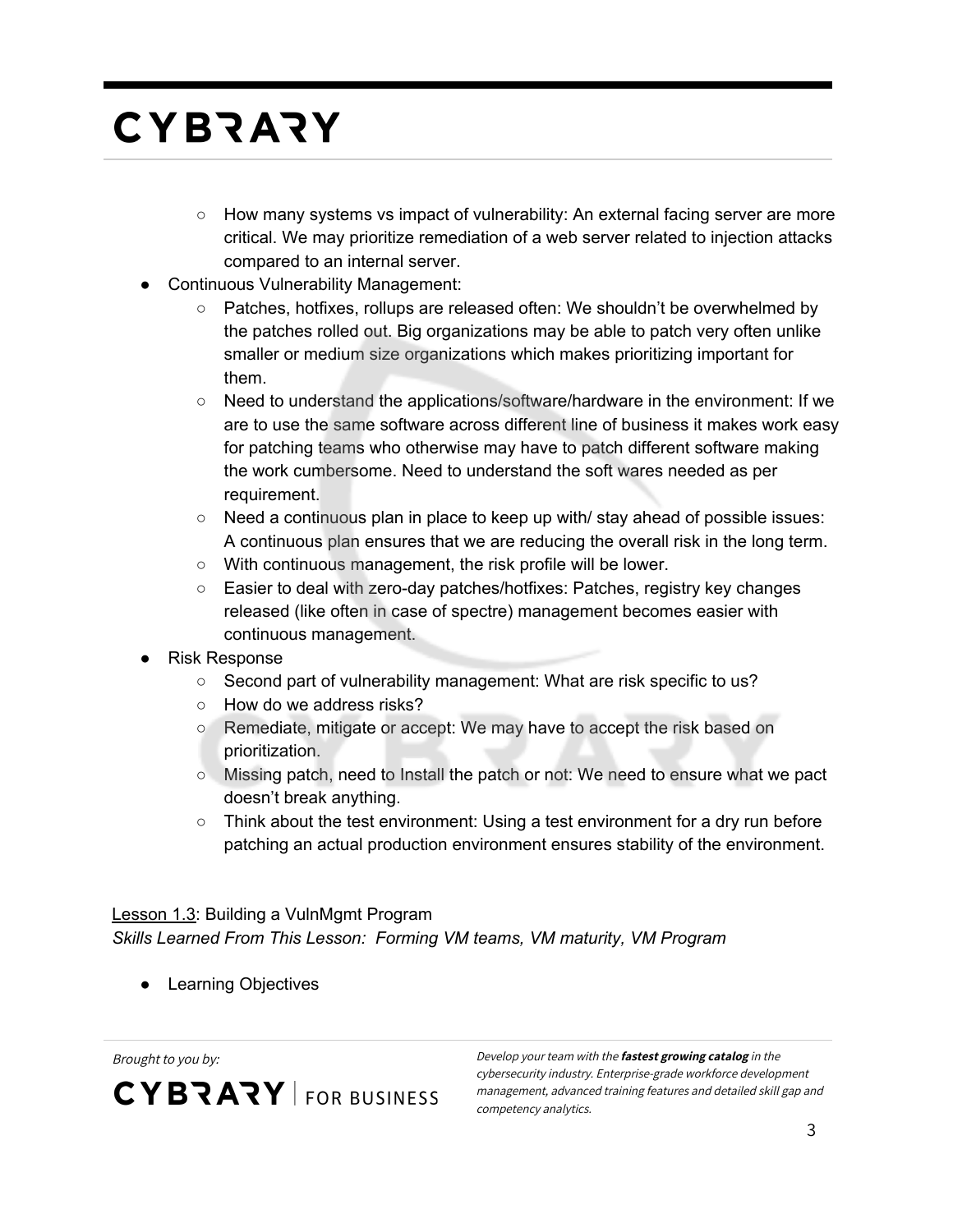- How to build a cohesive vulnerability management team.
- What is involved in a vulnerability Management program?
- How to implement a vulnerability management program for an organization.
- Building a Team:
	- System admin
	- Network Admin/Engineer
	- Security Operations
	- Security Architect
	- CISO/Executive Leadership

A mix of people from multiple backgrounds helps to give teams different viewpoints. Involvement of leadership helps to push the team objectives.

● Vulnerability Management program

There can be several levels of maturity associated with a vulnerability management program

- Patch management is not equal to Vulnerability management.
- Need to take a holistic view of the environment: What are the number and the different kinds of servers in our environment? What different applications do we have? How many domain admins/ privilege users we have.
- Need understanding of all software, hardware, and other equipment/applications used by the organizations: Do we have cloud instances? How our IAM look like.
- Need to be involved in threat intelligence: Threat intelligence helps in shaping the vulnerability management program. We need to identify what vulnerabilities are targeted against our industry in particular and need to prioritize them.
- Use risk-based approach: Use various risk based frameworks and tools.
- Vulnerability Management Maturity:
	- Vulnerability Scanning process: What we are using IP/Netbios/DNS for scanning to keep track of vulnerable servers.
	- Asset Discovery and inventory: We need to maintain a proper inventory of assets and application is used.
	- Threat detection (Vulnerabilities / Risk exposure): What is the risk exposure? What are the vulnerabilities and how they expose our environment? Signup for threat feeds like from US-CERT for new vulnerabilities disclosed.

**CYBRARY** FOR BUSINESS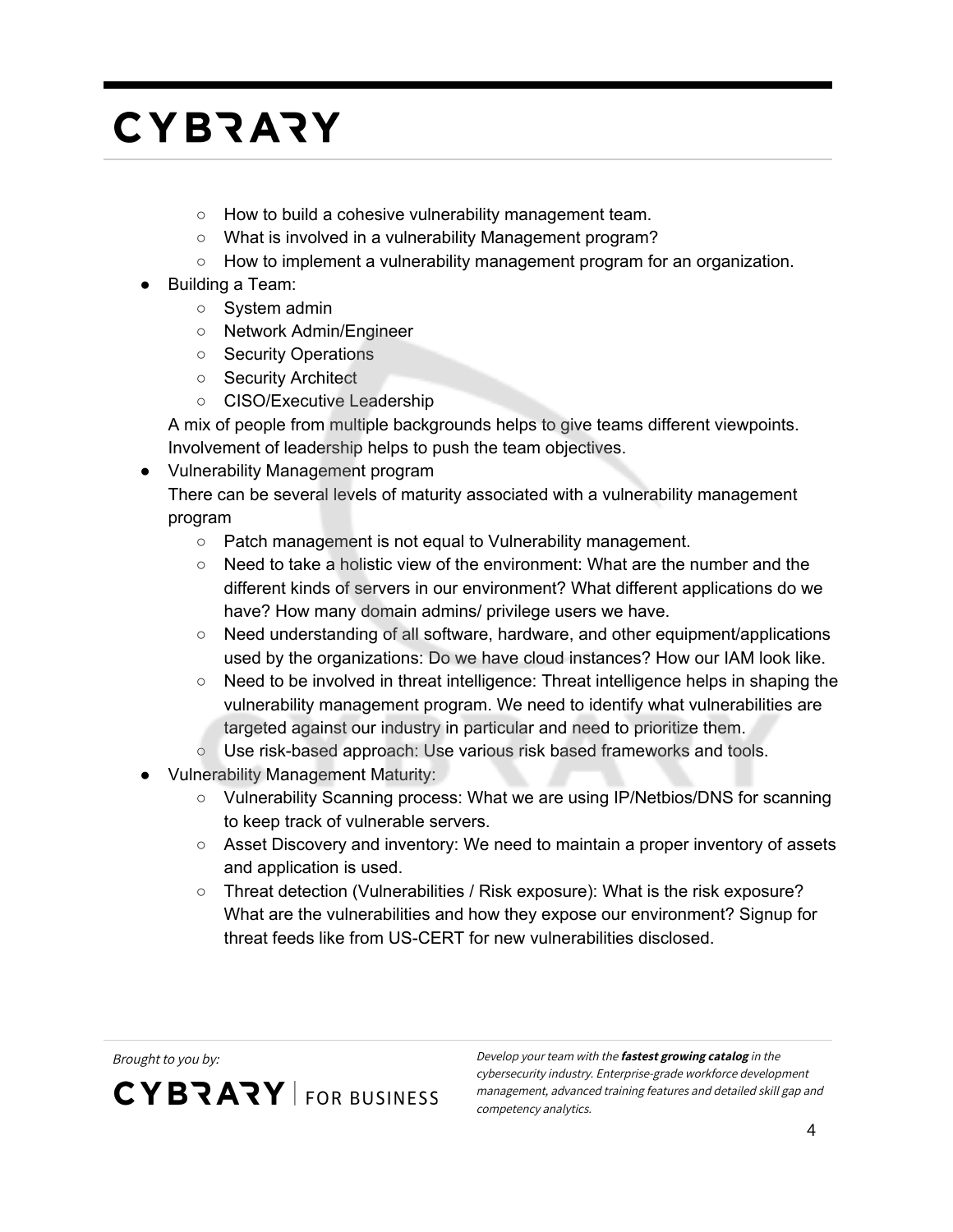○ Reporting and remediation: Valuable report needs to be produced based on prioritization. We need to focus on critical and high vulnerabilities before moving on to Medium risk vulnerabilities.

#### **Lesson 1.4: Security Teams/Responsibilities**

*Skills Learned From This Lesson: Responsibilities of SOC, Tracking vulnerabilities, Forming a VM Team*

- Learning Objectives
	- Who is involved in vulnerability management and what are their responsibilities?
	- What role SOC has to play in VM?
	- How can a team keep track of vulnerabilities?
- Who all are in the team?
	- Monitoring roles: People who are familiar with Data analysis. They can understand the vulnerabilities relevant to your environment. Any automation will be helpful. They reach out to remediation teams for fixing the vulnerabilities.
	- Remediation roles: People who are going to analyze the impact of vulnerabilities (remediated vs not remediated). They come up with complementary controls in case remediation isn't a solution.
	- Authorization roles: Change management people. They coordinate between different teams and ensure that a proper process is followed. Also involve Risk management team which manages the risk factor of the vulnerabilities. Architects who can ensure that the new processes being implemented are as per the accepted standards.
	- Stakeholders: People at executive positions. They drive the VM project.
- How can the SOC help?
	- Maintain security monitoring tools: Alert teams in case of suspicious activities.
	- Investigate suspicious activities: In case if something feels out of line investigate it. As 1 system alerting of a malware can be a common event. In case we find multiple system alerting we should investigate for a possible attack scenario.
	- Executive leadership can empower SOC to work with IT/Infrastructure: Enable coordination between teams. IT focuses on keeping systems up and running. Security ensures minimum possible risk. Leadership should enable a coordination to achieve both.

**CYBRARY** FOR BUSINESS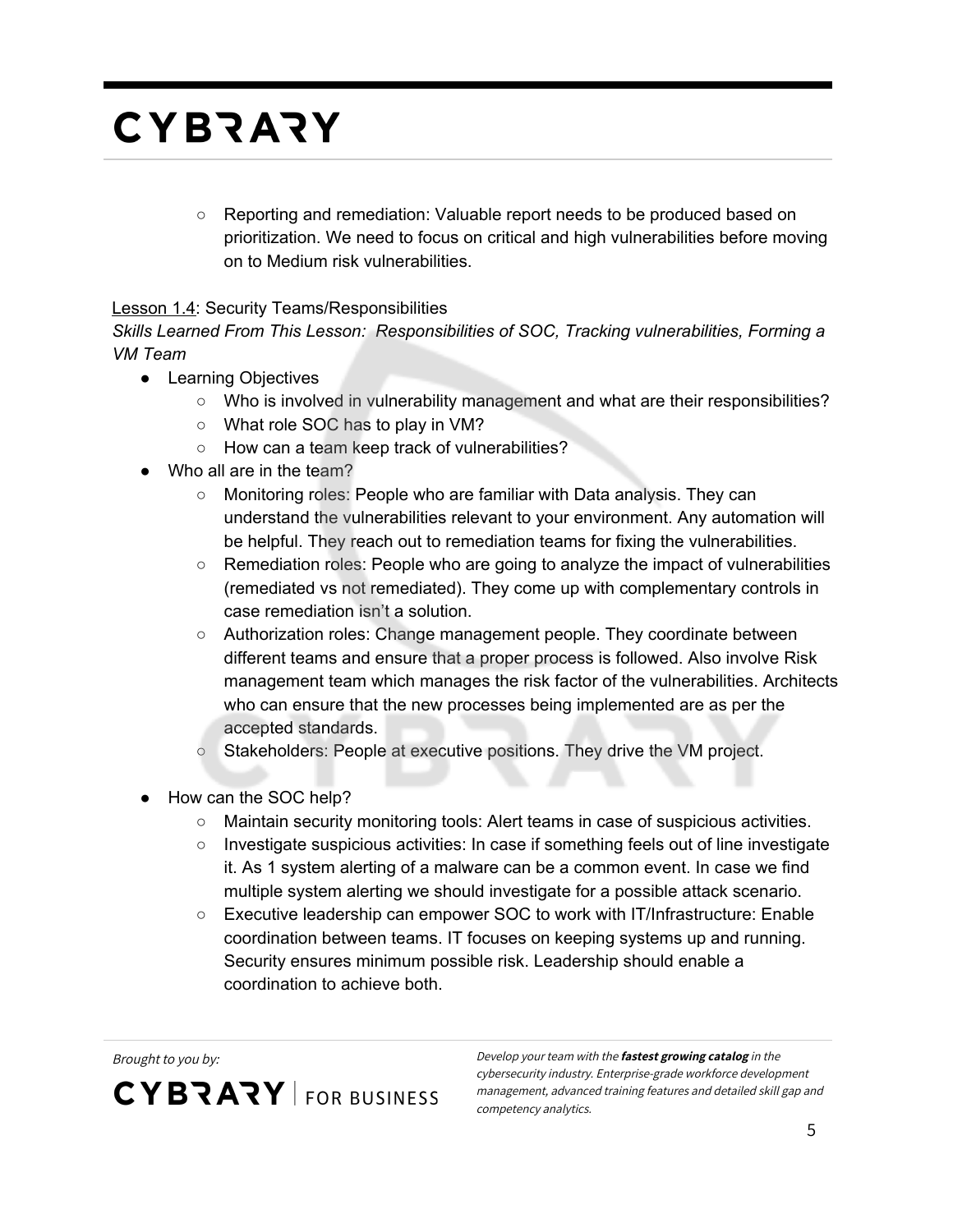- CISO: Determine strategies, policies, procedure to achieve a successful VM implementation.
- Continuous Monitoring Team
	- Vulnerabilities are found daily: People should be scanning and looking into the vulnerabilities on a daily basis.
	- Vulnerability scans are only one component: Scans are not everything. We shall be looking into other things too like source code review. A sql injection can be carried out on a web facing server. We need to look after such cases too.
	- VM programs need to evolve with attackers: As attackers and their TTPs evolve, we should be evaluating that too.
	- Threat Intelligence: Threat intelligence is essential to weed out the vulnerabilities that are less critical. With proper threat intelligence our VM can be very efficient and well driven.

#### Lesson 1.5: Executive Leadership Role

*Skills Learned From This Lesson: Executive management responsibilities, forming a VM Team, Risk committees, Security Policies*

- Learning Objectives:
	- Who on the executive team can help VM:
	- How organizations size dictate VM decisions?
	- How a risk committee may help resolve prioritizations issues?
	- How to create an effective security policy?
- **Executive management considerations:** 
	- Drive and prioritize VM: Keep the program on track by planning what needs to be done
	- If VM is not done from top-down, teams may focus on other projects and priorities: Security needs to be prioritized by executive leadership.
	- Not all vulnerabilities need to be remediated: Critical and High vulnerabilities are important to be done. But this isn't all, we need to prioritize based on vulnerabilities that create highest risk specifically to our environment also. We need to ensure that PII data is secured appropriately.
	- Need a technical/advisory team to assist in determining risk profile: An advisory team will help in portray risk appropriately.
- Organization size:

**CYBRARY** FOR BUSINESS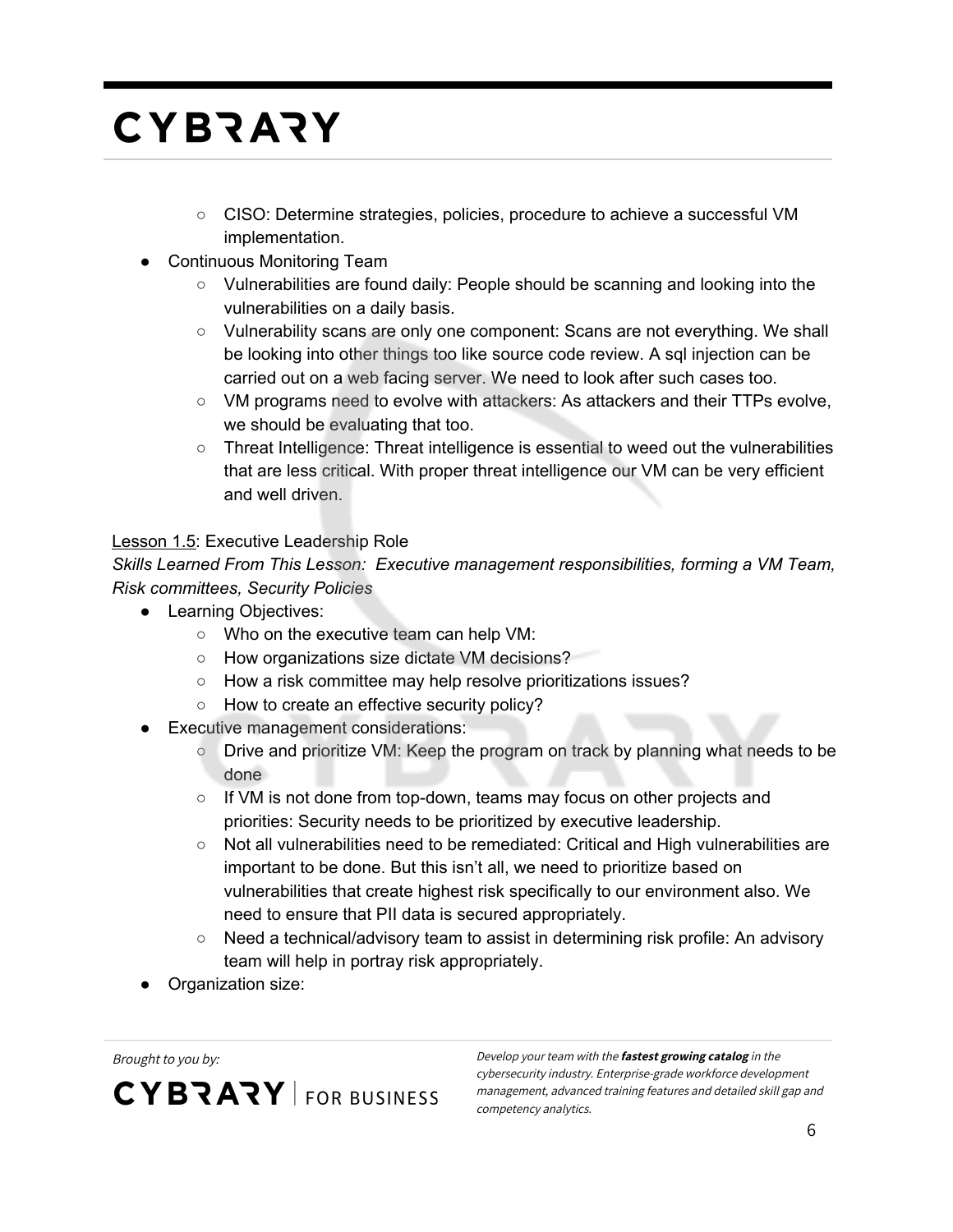- Depends on size of leadership team and the size of IT.
- Smaller Teams- CEO/CIO may need to be involved to drive VM.
- Mid sized- May have CISO or security management who can take control. CISO will drive the VM and prioritization.
- Larger Teams- Most likely will have Director of Incident response or Threat Intelligence, who may dictate which threats to address first. In this kind of structure we may have multiple layers of security. A more mature model.
- Risk Committee/Leadership:
	- Risk Committee: Could be an advisory board. Prioritize risk based on their environment.
	- Consider a group of SME's to meet with executive leadership weekly/monthly. If risk modelling is done from the initiation of the project, it ensures that the vulnerability management goes smoothly moving on later stages.
	- Doesn't need to be hours of reports/suggestions: We need to prioritize on what needs to look into immediately.
	- Focus on top 10 threats(Ten most vulnerable hosts, Ten exploitable vulnerabilities with largest footprint). It ensures highest risk is managed on priority.
- **Security Policy** 
	- Approved security policy: Ensures Top down approach discussed earlier
	- Responsibilities and SLAs: Needed to prioritize the critical vulnerabilities remediation.
	- Handle SAAS/Cloud platform vs on premise vulnerabilities: Vulnerabilities differ if we use cloud or own infrastructure. If using a cloud based platform we need to identify what security is being handled by the cloud vendor.
	- $\circ$  Include SME's in policy development: SMEs have a good idea of the environment and will help to drive a VM program based on their in depth knowledge.

#### **Module 2:** Tools/Technology

Lesson 2.1: Patch Management Software

*Skills Learned From This Lesson: Patch management, Lifecycle, Patch management software*

- Learning Objectives:
	- o What is patch management?
	- o What is the patch management lifecycle?

**CYBRARY** FOR BUSINESS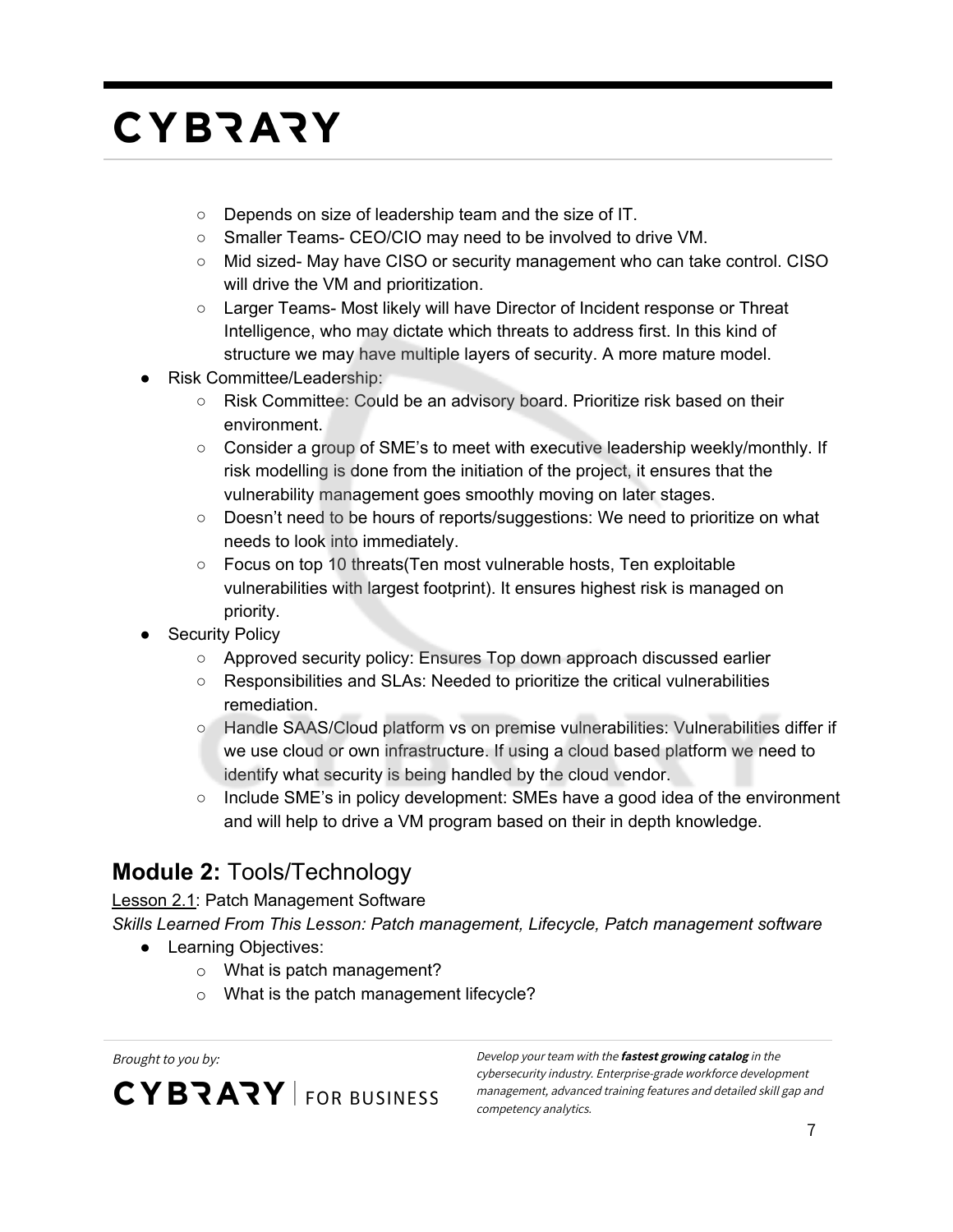- o What software/methods can assist in Patch management?
- Patch management:
	- Following are some important facts and figures associated with patch management emphasizing its importance:
		- o 16,500 vulnerabilities reported in 2018
		- $\circ$  Much more difficult for small and medium size organizations: With using many different software it becomes difficult to patch them. Clouds present their own challenges.
		- o 57% cyberattack victims believe patches would have prevented attacks.
		- $\circ$  34% from the same study say that they knew about the vulnerability: If they would have remediated clearly saved.
		- $\circ$  Time between vulnerability disclosure and exploitation: Vary from vulnerability to vulnerability. Citrix vulnerability CVE-2019-19781 was quickly materialized in exploitation. While bluekeep vulnerability CVE-2019-0708 was critical one but not seen being exploited. It is important to patch a vulnerability asap if it is being exploited in the wild.
- Importance of Patch management:
	- According to Ponemon institute research 74% companies can't patch fast enough due to lack of resources. It is very difficult for a small IT team to manage all so it is idle to have a team to focus on just patching.
- Lifecycle:
	- o Discovery: All the vulnerabilities needs to be discovered
	- o Categorize/Prioritize: Categorize on what type of patch it is-OS/Software?
	- $\circ$  Policy Creation/Updates: Create policies and automatic updates where possible.
	- $\circ$  Monitoring (When are new patches released): Track the patch release dates like Microsoft release patches on 2<sup>nd</sup> Tuesday of month.
	- $\circ$  Testing: Testing patches before deploying ensures that nothing breaks down post patching. Can be difficult for a smaller organization to achieve.

Brought to you by: Develop your team with the **fastest growing catalog** in the **CYBRARY** FOR BUSINESS

cybersecurity industry. Enterprise-grade workforce development management, advanced training features and detailed skill gap and competency analytics.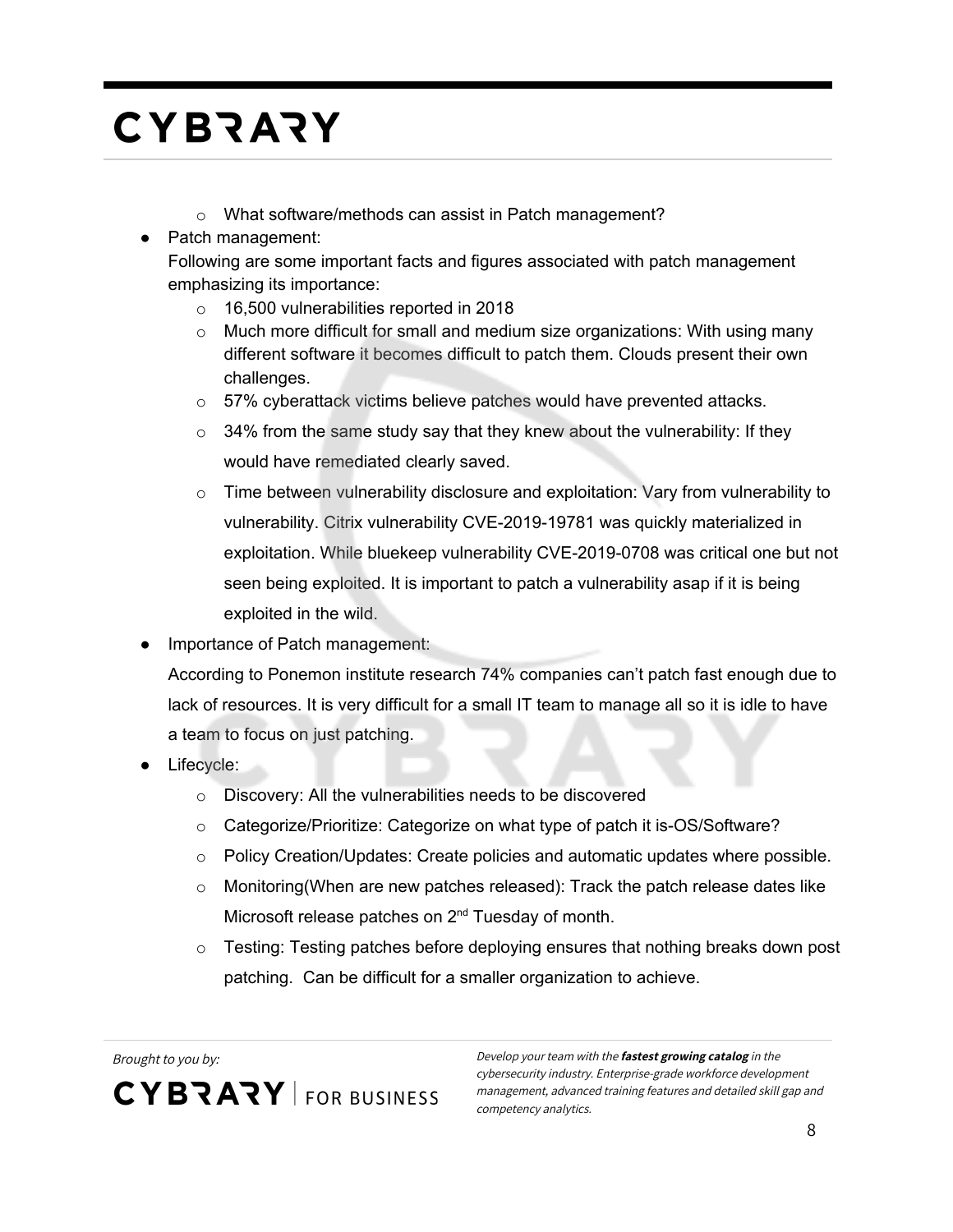- $\circ$  Configuration Management(Documentation): Good documentation of patching helps in keeping a track.
- $\circ$  Roll out: Rolling out a patch. Sometimes if a laptop that is not patched gets attached to a network, it may take a very long time for it to patch due to multiple patches to be installed. So lookout for such cases.
- o Audit: Audit the efficiency of patches. How many actually closed the vulnerabilities.
- o Report/Analyze: Analyze the patches that get failed. Report actual patches closing vulnerabilities.
- o Review/Optimize-back to discovery: Repeat the cycle.
- Software Types:
	- $\circ$  Configuration management software: Use software like Service Now where you can track the flow of tickets for patching vulnerabilities.
	- $\circ$  Patch management software: Software like SCCM, Shavlik. Use tools like this to automate patching.
	- o Alerting software- US-CERT: Use feeds for when patches are released.
	- $\circ$  Automation products or programs: Automate the patches on systems if possible.
	- $\circ$  Managed service providers: They can help to upgrade the systems in the environment.

#### Lesson 2.2: Security Scanning Software

*Skills Learned From This Lesson: challenges in Vulnerability scanning, Code review, improving vulnerability scanning process*

- Learning Objectives:
	- o What is Security scanning software and how it aids in VM?
	- o Overcoming common challenges with Vulnerability scanning.
	- $\circ$  What code reviews can do to aid security scanning in software development.
- Security Scanning:

**CYBRARY** FOR BUSINESS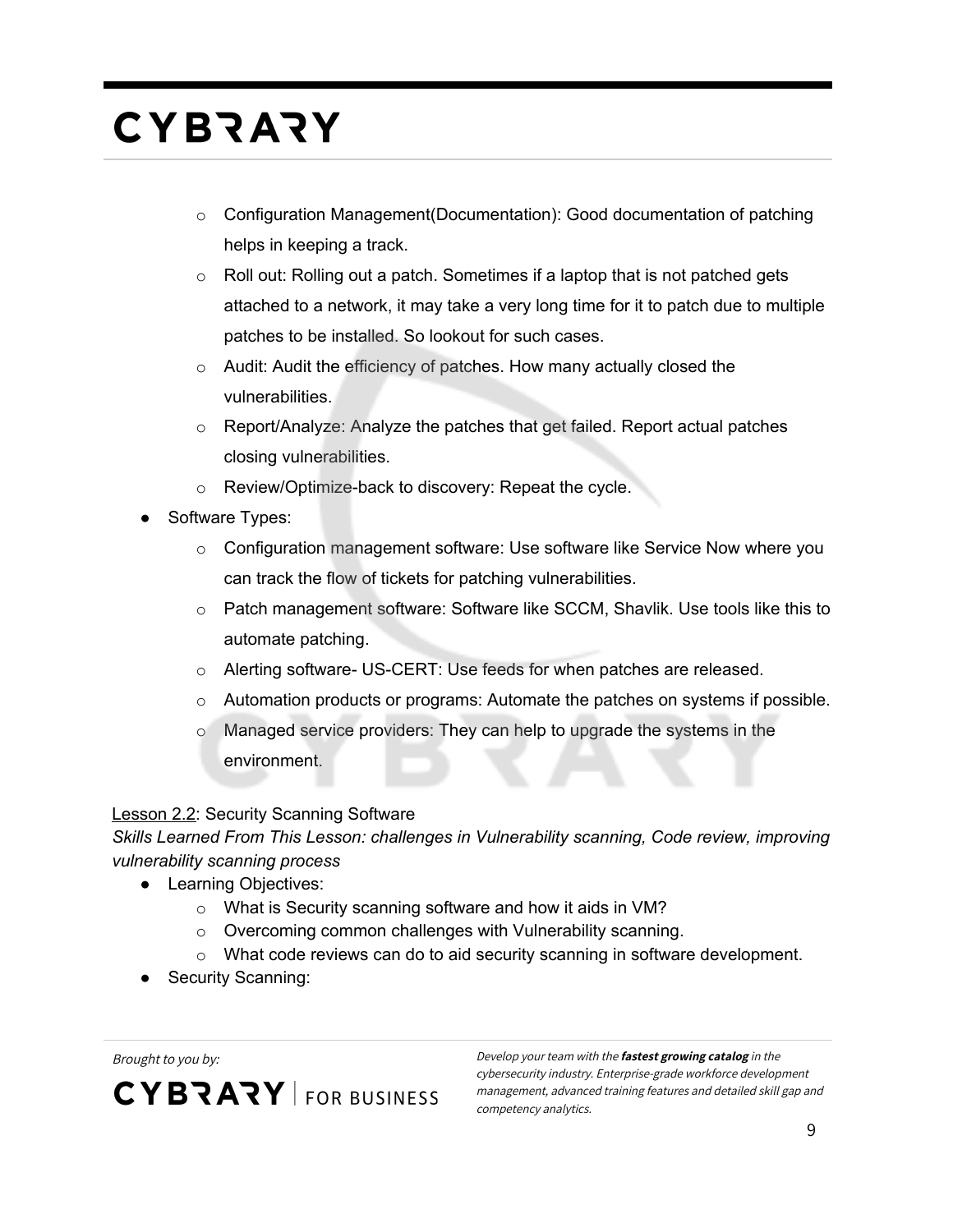- $\circ$  Performed with vulnerability scanning software: Using software to scan your environment.
- $\circ$  Need to have credential IP's/hostnames, appropriate security settings in place to allow scanning: Scans need to be authenticated to ensure best scanning output.
- o Look for common vulnerabilities: CVSS score needs to be taken into consideration for determine criticality.
- $\circ$  Help to identify and prioritize vulnerabilities: Vulnerabilities needs to be prioritized based on your unique environment and the impact it may have if exploited.
- Code Reviews
	- o Audit the source code: Helps in integrating the security from start.
	- $\circ$  Proper security controls are present and working: Ensures that a standard is being followed.
	- o Static analysis vs dynamic analysis
	- $\circ$  Must have balanced human review and tool usage: Good to have someone from the team having developing experience.
	- o Build security at inception.
- Common Problems:
	- $\circ$  Unauthenticated IPs/ Partial authentication doesn't give a full picture of present vulnerabilities.
	- o Missing IPs: Ensure the maximum number and correct IP are scanned.
	- $\circ$  Scans that are conducted using hostnames needs to be ensured are scanning the correct host.
	- $\circ$  High number of false positives needs to be examined and report only for which needs to be remediated.
	- o Too many vulnerabilities: Need to prioritize what is needed for time.
	- $\circ$  Inability to prioritize remediation efforts hurts as more critical vulnerabilities might be left open, offering a perpetuator foothold into the environment.
- Resolving Common issues:
	- $\circ$  Check often for authentication issues: Scans must be authenticated, check with infrastructure teams in case of issues.
	- o Discovery scans: Help to identify new or missing IPs in the environment.
	- $\circ$  Scan more frequently: Scans should be conducted daily or at least weekly to detect open vulnerabilities.

CYBRARY FOR BUSINESS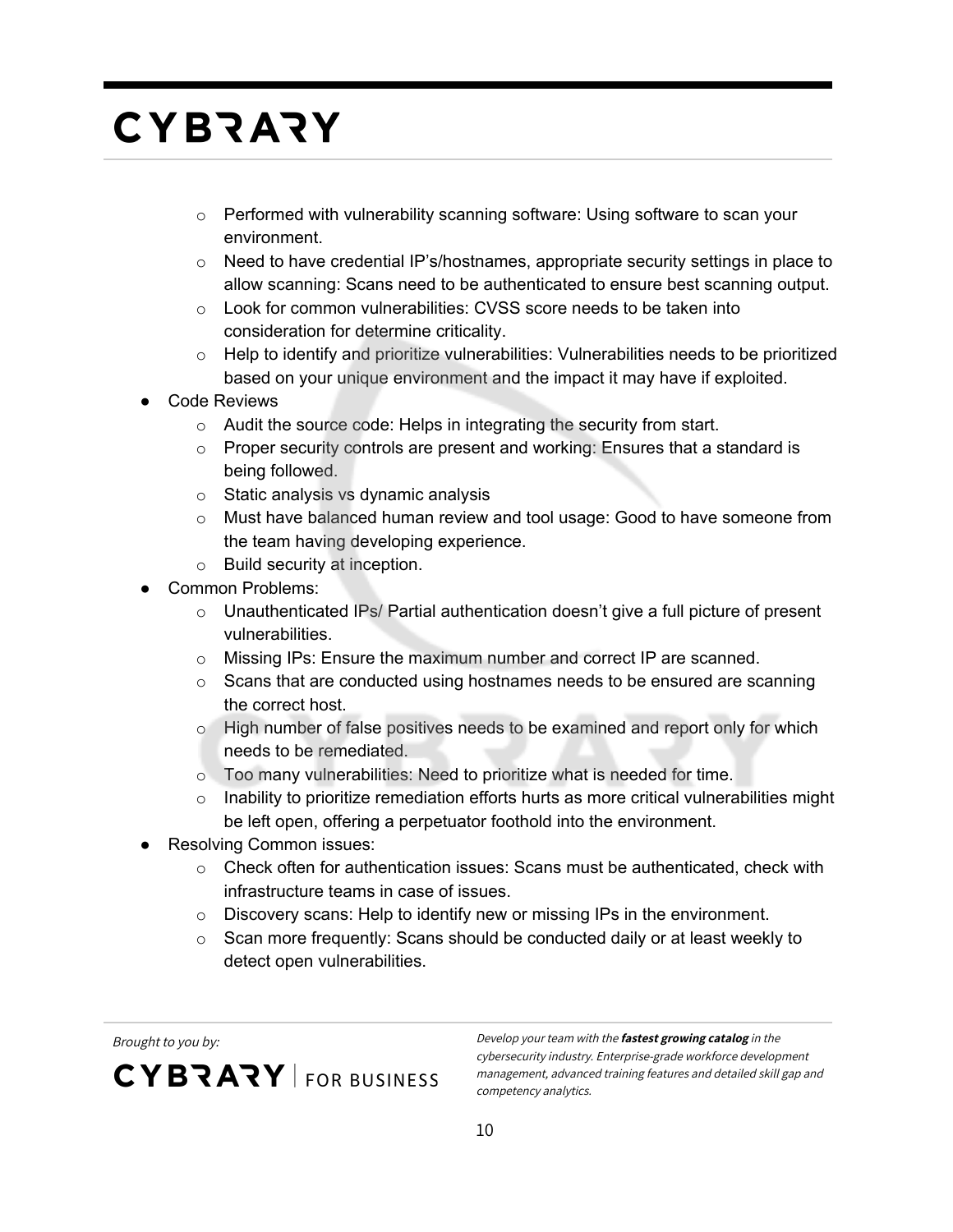- o Allow your team to identify false positives and accept the risk in case the vulnerability can't be closed.
- $\circ$  Focus on the critical vulnerabilities first and look for the exploitable vulnerabilities on the critical assets as they may have more impact.
- $\circ$  Focus on remediation efforts as if done intensively for a period of time, multiple vulnerabilities can be closed and focus can be shifted on the long term goal of how to manage the vulnerabilities.

#### Lesson 2.3: Ticketing/Tracking software

*Skills Learned From This Lesson: Vulnerability tracking, Tracking workflow, tools used in vulnerability tracking*

- Learning Objectives:
	- o How ticketing/Tracking software is used to aid vulnerability management.
	- o Why is it so important to use tracking software?
	- o How to create effective workflows for vulnerability management.
- Tracking Vulnerabilities:
	- $\circ$  First: Identify vulnerabilities. Vulnerabilities via scanners or code reviews need to be identified which will be worked upon.
	- $\circ$  Second: Vulnerabilities should be added to tracking/ticketing software to keep track of remediation
	- $\circ$  Third: Can be sent to appropriate teams for remediation or even executive management to summarize the efforts needed.
	- o Can use tools like excel, SharePoint, Jira or serviceNow to track the vulnerabilities.
- Importance of tracking vulnerabilities:
	- o Without tracking we can't know what is remediated and what still persists.
	- o Need to ensure that proper teams are notified/aware of the vulnerabilities.
	- $\circ$  Once a team acts on a vulnerability, it needs to be verified, and tracking gets easier using the ticketing tools.
	- $\circ$  Teams can keep instructions/remediation steps handy in case a similar issue is discovered in future.
	- $\circ$  All teams kept informed and helped in maintaining a streamlined process and coordinated properly.
- Effective Workflows:

**CYBRARY** FOR BUSINESS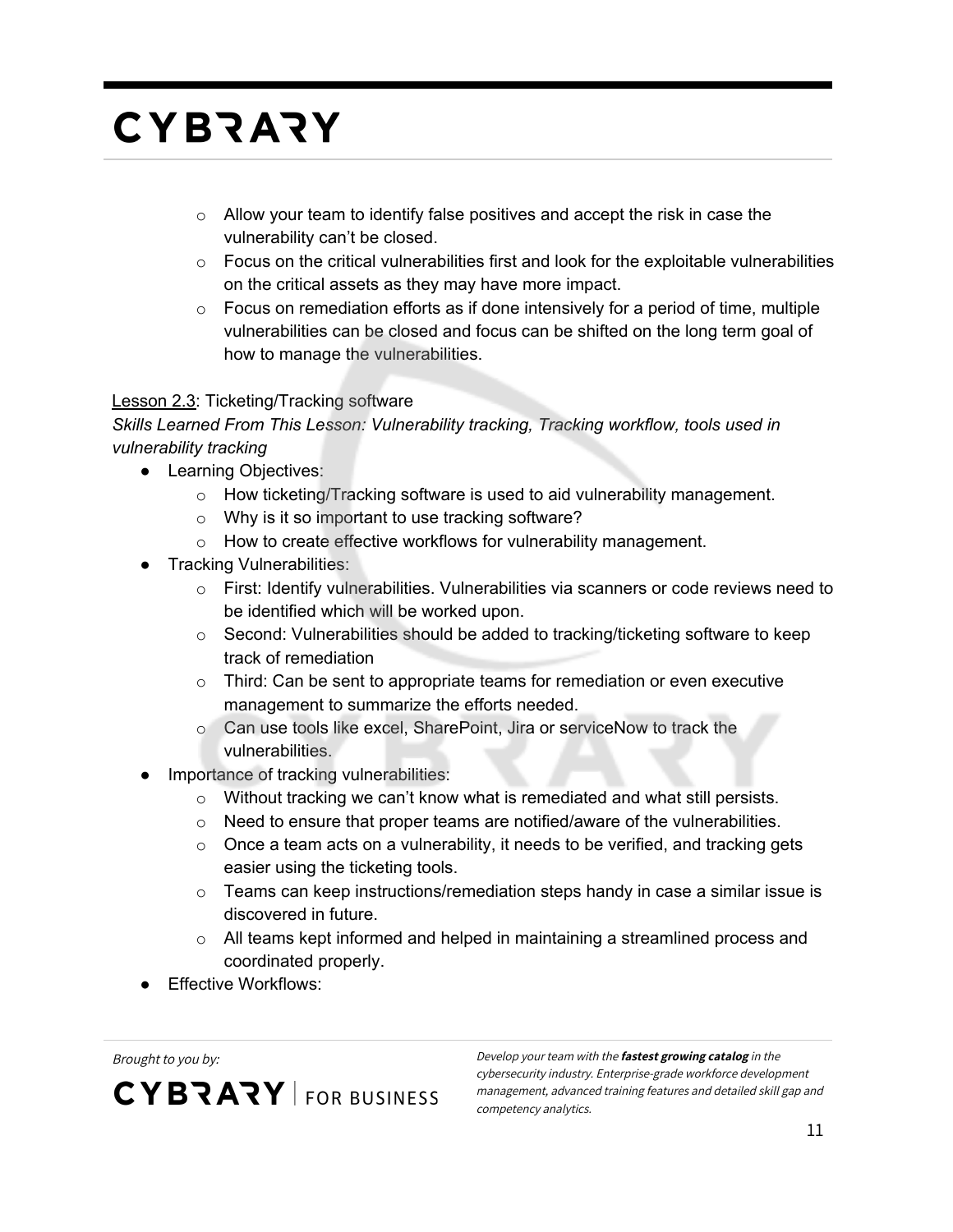- $\circ$  Ticket is built with vulnerability or affected software: Track each vulnerability
- $\circ$  Approval from management or executive leadership helps in maintaining the ownership and responsibilities.
- $\circ$  Once vulnerabilities are identified, teams are notified of the affected systems.
- o Each team may have their own step/process in VM.
- o Will need to test each patch before deploying it in production.
- $\circ$  Once each team has completed their piece, they need to affirm the remediation.
- $\circ$  If more work is needed, a ticket is sent back to the appropriate team to act upon.

#### Lesson 2.4: Required Technical skills

*Skills Learned From This Lesson: Security Analyst skills, Security engineer skills, System administrator skills, Network administrator skills*

- Learning Objectives:
	- $\circ$  Technical skills required to build a well-rounded vulnerability management team.
	- $\circ$  An analysis of different skills/job positions to include: Security Analyst, Security Engineer, Systems Administrator, Network Engineer, Security Leadership.
- Security Analyst:
	- o First responders to incidents or threats.
	- o Detect threats, investigate and respond.
	- o Must have good data analysis, as well as technical analysis to interpret the technical controls appropriately.
	- o Implement additional security measures from management.
	- o May have responsibilities in disaster recovery plans.
	- $\circ$  Typically a 24\*7 role or have on call rotation.
- Security Engineer:
	- o Maintenance of security tools.
	- o Recommendations and implementations for new tools.
	- o May specialize in SIEM.
	- o Security architecture and system development.
	- o Work with the operations team to ensure that systems are patched.
	- o Document requirements and procedures.
- **System Administrator:** 
	- o Responsible for managing systems in an enterprise.

**CYBRARY** FOR BUSINESS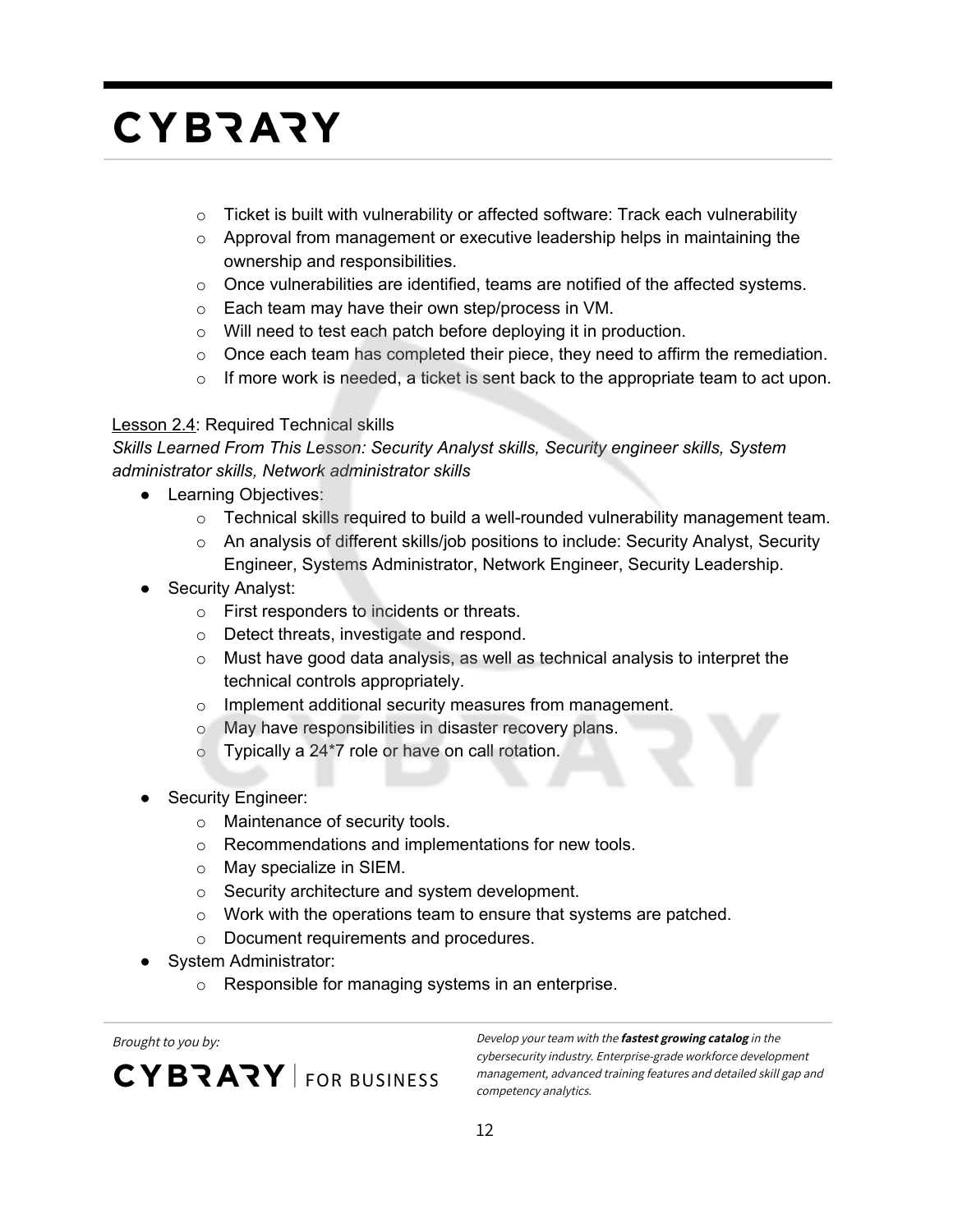- o May specialize in many applications or OS levels (Windows, Linux).
- $\circ$  Typically responsible for patch management. Important to involve them as they need know how important it is to patch the vulnerabilities and not feel like a redundant job.
- o Report to CIO or IT management, depending on size of team.
- $\circ$  Usually wear a lot of hats", work with users and security team.
- Network Engineer:
	- o Focus on network administration.
	- o Usually focus on one type of network technology.
	- o Usually work with security engineers to design secure networks.
	- o Support on premise deployment and work for IT management.
- Security Leadership:
	- $\circ$  Deep understanding of their respective private/public regulations and laws.
	- $\circ$  May be security manager of SOC or CISO depending on the size of organization.
	- o Proficient in all areas of Cybersecurity, usually report to CIO or CEO.
	- o Combination of technical skills and security expertise.
	- $\circ$  Ability to communicate complex problems to upper management in a meaningful way.

#### **Module 3:** Common Problem in Vulnerability Management

#### Lesson 3.1: Patching Cycles

*Skills Learned From This Lesson: Software cost models, reducing redundancy in software used, EOL software*

- Learning Objectives:
	- o Dissimilar patching cycles associated with software.
	- o Schedule patch management to improve workflows.
	- o Remove EOL software to increase efficiency.
- Patching Schedules:
	- $\circ$  Different type and number of applications in the environment: Control the use of different type of software to minimize efforts.
	- $\circ$  Control the application installations, if not possible identify all the versions out there in the environment to reduce efforts for all the different versions.

CYBRARY FOR BUSINESS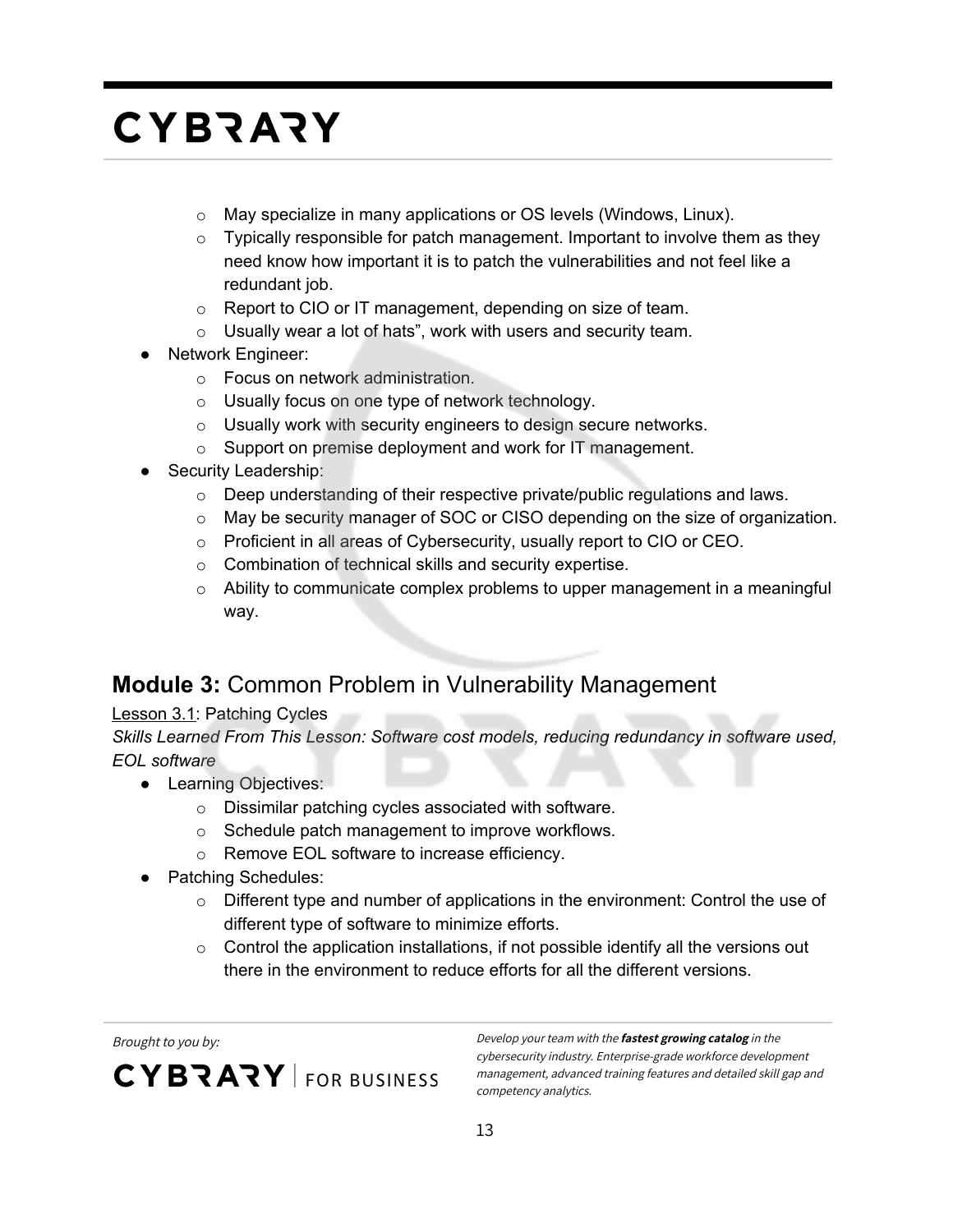- o How many different hardware/firmware are we using?
- $\circ$  If we are using physical/virtual desktops? Use virtual desktops preferably as it helps save licensing costs and makes patch management easy.
- $\circ$  How many servers and different OS level are we using? Try to reduce the different versions in the same environment to make patching manageable.
- $\circ$  Transitions from using older OS like Windows 7 to Windows 10 and make use of the same OS to maintain consistency.
- Improving workflows:
	- o Determine level of efforts based on different number of levels and number of applications.
	- $\circ$  How many resources you have in hand decides how easy it will be to maintain the patching levels. You can't expect a quite handful of people to manage a very large environment.
	- $\circ$  Schedule updates in combination, like updating Java and OS together will help in managing the downtime. Thus makes the job of patching easy by combining multiple patches.
	- $\circ$  Do you have private/public sector requirements: Decide the patching tool and schedule that suits your requirement the best.
	- o Could you use a different patching program?
	- $\circ$  If behind on patches, consider adding more dedicated resources for a short period of time, It may require pushing back some projects.
- Reduce Redundancy:
	- $\circ$  Need to manage only applications that are required in the environment. Ask users to remove any software that isn't required anymore.
	- o How many OS versions do you manage: windows, Linux, Mac? Don't diverse the type of OS used in the environment if not needed.
	- o Mobile devices: Android and Apple used in the environment?
	- $\circ$  Can users/organizations share licensing? Helps in maintaining cost and diversity.
	- $\circ$  If multiple organizations/departments: Meet to determine needs and use the shared licensing model to reduce cost and manage patching.
	- $\circ$  Have IT/Security teams make recommendations on software based on what is a safer option and maintains security well.
	- $\circ$  Get rid of End of Life software as soon as possible or have compensatory controls around them to maintain security.

**CYBRARY** FOR BUSINESS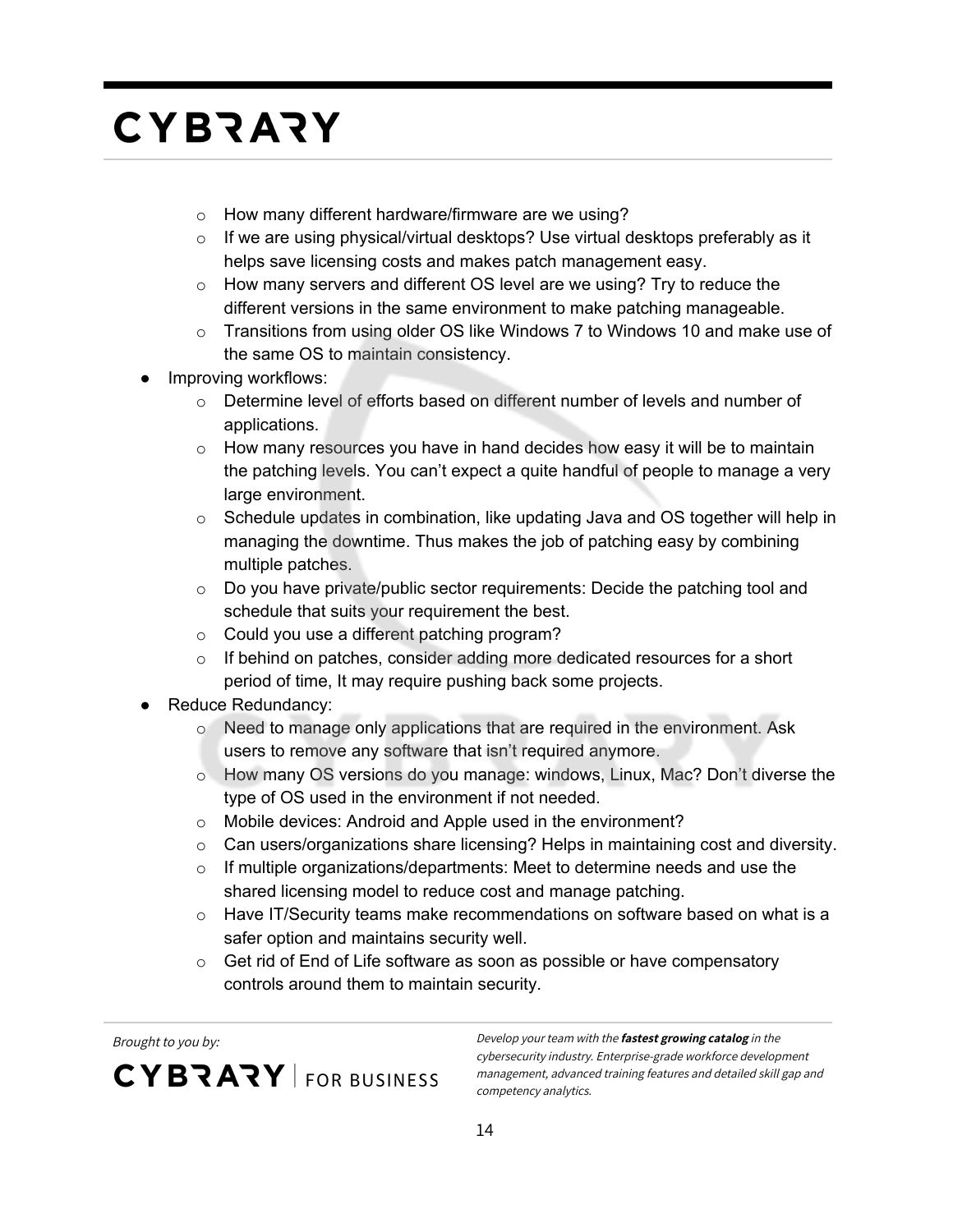#### **Lesson 3.2: Software/Hardware Requirements**

*Skills Learned From This Lesson: Software requirements, Hardware requirements, EOL software, technical refresh*

- Learning Objectives:
	- $\circ$  How to determine what your software needs are in an organization.
	- o How to consolidate/eliminate hardware.
	- o How EOL software can affect an organization.
	- o What executive leadership needs to know about tech refreshes?
- Software Needs:
	- $\circ$  Every software needs patches/updates. Installing different versions of the same software like Wireshark makes management of software difficult. Try to maintain the same version of software if used all over the environment.
	- $\circ$  Architecture/Design teams should be involved as they help in understanding what the software needs are?
	- o Vulnerability management SME's can determine more secure software when a need arises based on how often it is patched and maintained.
	- $\circ$  Can different teams/organizations use similar software: It helps in minimizing the iterations of same software and licensing cost.
	- o Use threat modelling techniques to address software concerns.
- Hardware considerations:
	- $\circ$  Identify all the hardware still in use.
	- $\circ$  Still using on-premise or disaster Recovery sites. Hardware at the Recovery site too needs to be patched.
	- o Every switch, router, storage device requires software updates.
	- $\circ$  Decommission anything that is not in use as it will only increase the attack surface area.
	- $\circ$  Need to identify and maintain the most critical infrastructure components.
- End of Life(EOL) Software:
	- o Maintain a list of all software and keep the list updated, including EOL dates.
	- $\circ$  EOL software has major implications on VM, so need to act upon on priority.
	- $\circ$  Upgrading software should be part of any 5 year business plan.

CYBRARY FOR BUSINESS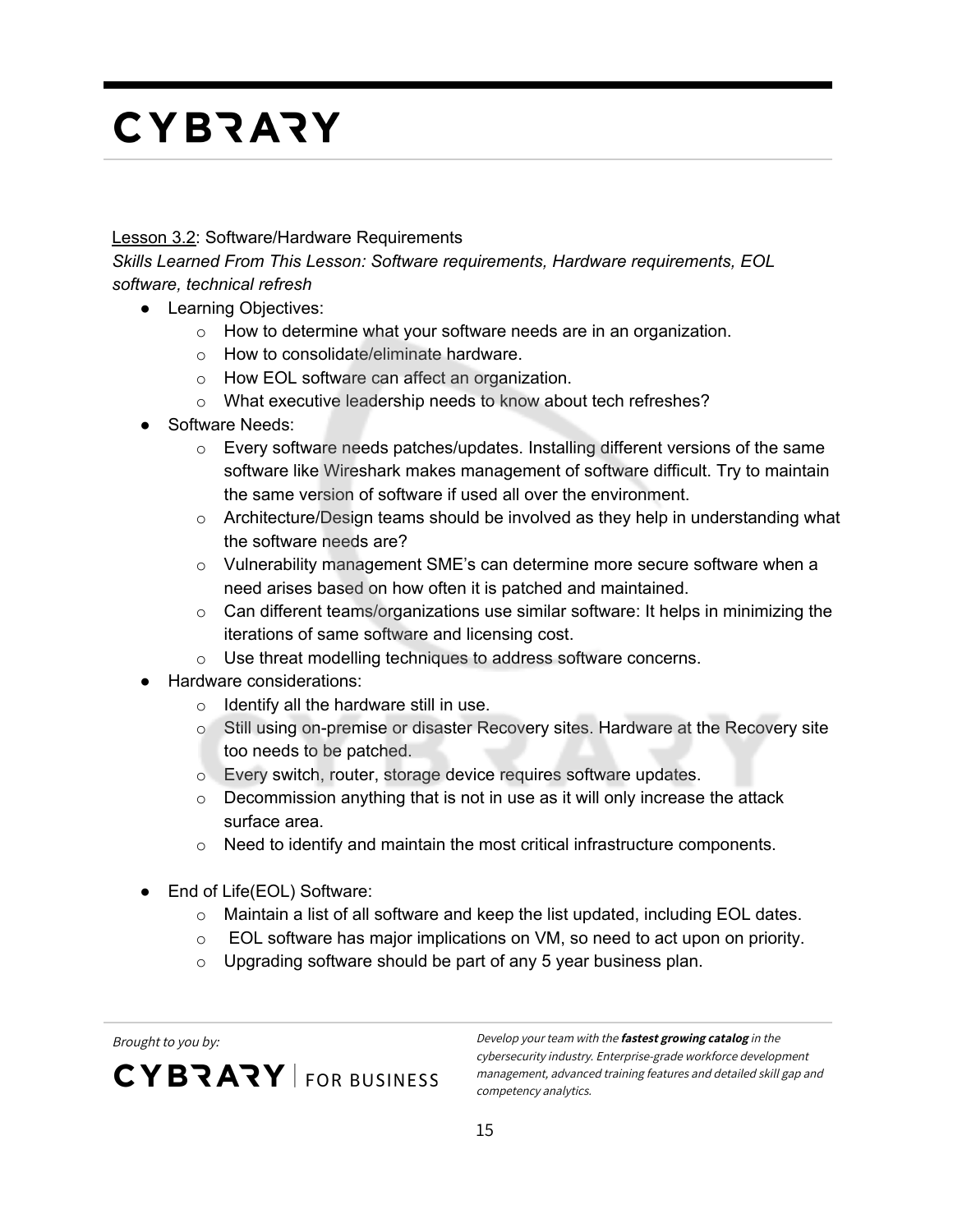- $\circ$  Identify system owners responsible for upkeep and track to reach out for updates if not done timely or not being maintained.
- o Licensing/technical costs should be identified early to allocate appropriate funding
- o Technical staff can be working on Application/OS upgrade to ensure systems are up to date and a plan in place if upgrade is required.
- Technical Refresh:
	- $\circ$  Desktop virtualization: Helps in reducing the overall hardware and only one image needs to be maintained.
	- o Application virtualization: Easier to maintain updates and upgrades.
	- $\circ$  Cloud storage: Can reduce costs/improve management, manage just one image.
	- o Image management: Can help in reducing administrator overhead.
	- $\circ$  Application White Listing: Can limit the amount of applications installed/run and thus cut the overhead.
	- $\circ$  Segmentation: Helps in maintaining the security of individual segments easier and prevent attacker traversal if one segment is compromised.

#### Lesson 3.3: Private Sector Requirements

*Skills Learned From This Lesson: Cyber security regulations, NIST standards, State regulations*

- Learning Objectives:
	- $\circ$  What Private sector requirements you may face in vulnerability management.
	- o Different organizations which specialize in private sector cybersecurity requirements.
	- o Global and emerging Cybersecurity Policies.
	- o Takeaways for Executive Leadership.
- Private Sector
	- $\circ$  NIST Guidance can be used for various aspects and verticals of cybersecurity.
	- o Cybersecurity Insurance: Using external help to manage security.
	- o ISO 27000 Series with IEC (International Electrotechnical Commission): Lot of great resources and guidance.
	- o IEEE: Institute of Electrical and Electronic Engineers has lots of good research.
	- o Most vendors like CISCO and CITRIX have very good Best Practice Guides.
- NIST/US-CERT Guidance

CYBRARY FOR BUSINESS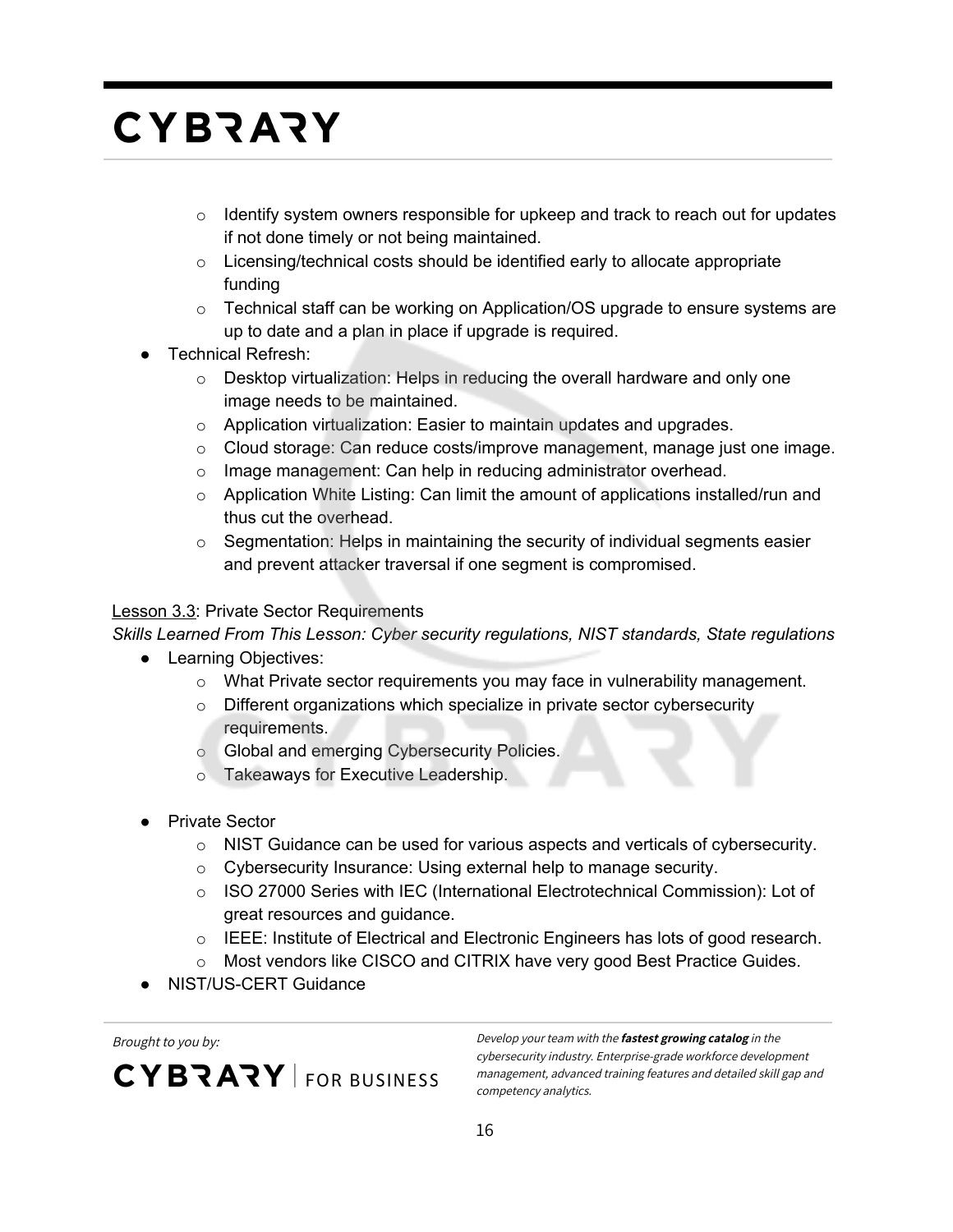- o Risk Management Framework(RMF)
- o Cybersecurity Framework(CSF)
- $\circ$  NIST 800-53<sup>rd</sup>r4- Security and privacy controls.
- o NIST 800-400-Guide to Enterprise Management Technologies.
- o US-CERT Supplemental Resources Guide vol.4: Vulnerability Management.
- Emerging Cybersecurity Regulations
	- o NYDFS Cybersecurity Regulations (23 NYCCR 500)-Financial Institutions.
	- o DOD CMMI- Cybersecurity Regulation for Governance Contractors.
	- o Check "Definitive Guide" from Digital Guardian for each state.
	- o Strictest states (by cybersecurity/breach laws)include California, Alabama, Illinois, New Jersey, New York, Ohio, Oregon, South Carolina, South Dakota, Texas, Utah.
- **Executive Leadership Takeaways** 
	- $\circ$  If your business deals with multiple states, you need to be familiar with law/regulations with the area.
	- o Have a Vulnerability Management specialist to keep track of changing laws/regulations and ensure your partners do follow a standard for VM.
	- o Be aware of what's going on with NYFDS Cybersecurity regulations.

#### **Lesson 3.4: Public sector Regulations**

*Skills Learned From This Lesson: Cyber security regulations, NIST standards, State regulations*

- Learning Objectives:
	- o What Public Sector requirements you may face in vulnerability management.
	- o Relevant NIST Guidance with Vulnerability management.
	- o Takeaways for Executive Leadership.
- Public Sector Requirements:
	- o US-CERT: United States Computer Emergency Readiness Team.
	- o NIST: National Institute of Standards and Technology.
	- o DHS/CISA- Cybersecurity and Infrastructure Security Agency.
- NIST Guidance:
	- o NIST SP 800-63B: Digital Identity Guidelines (Authentication and Lifecycle Management).
	- o NIST SP 800-53 r5 (Draft: and Privacy controls.

**CYBRARY** FOR BUSINESS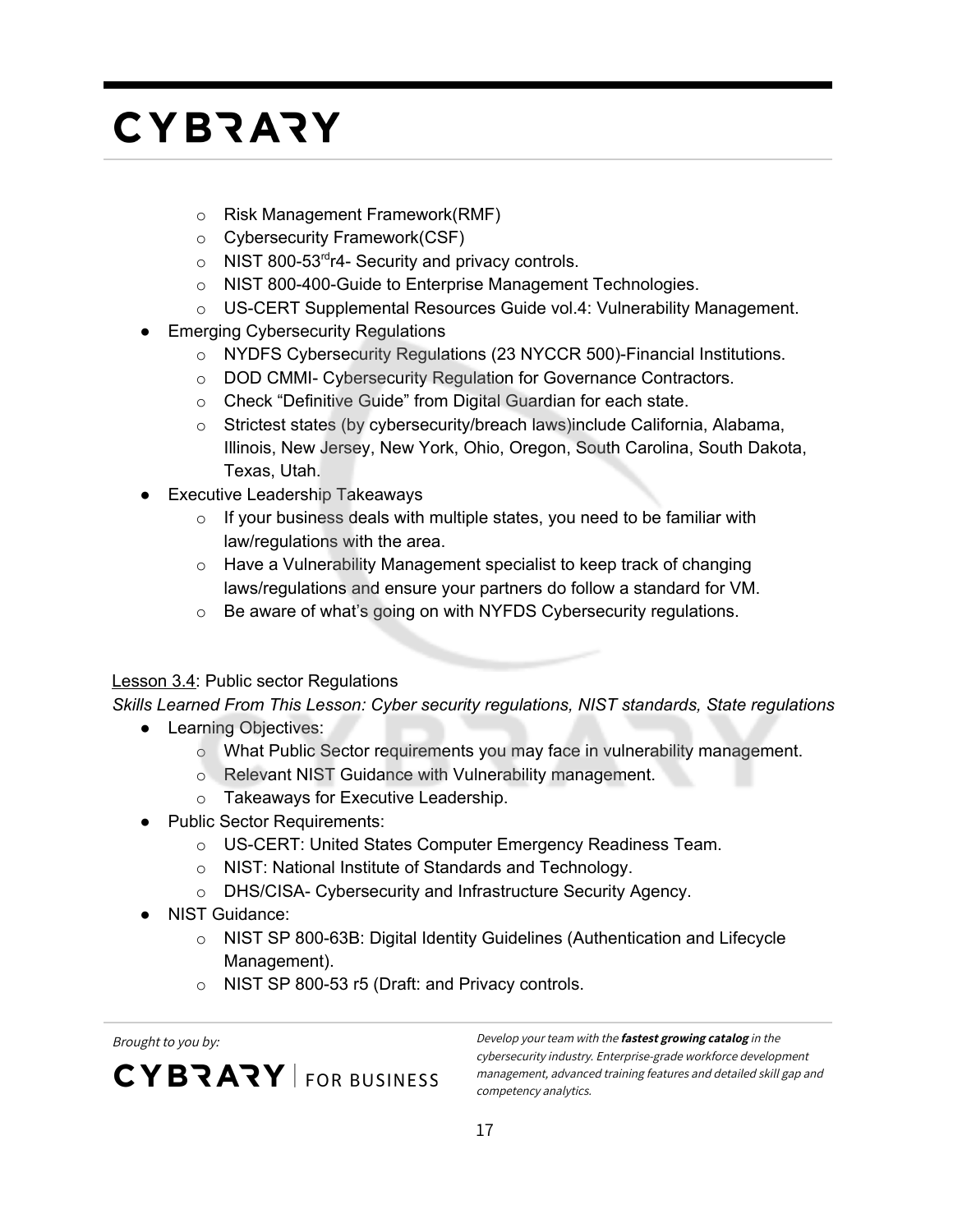- o NIST SP 800-161: Supply Chain Risk Management Practices.
- o NISTIR 8179: Criticality Analysis Process Model: Prioritizing systems and components.
- o NIST 800-63- Password Guidelines
- o NIST SP 800-207(Draft)-Zero Trust Architecture
- o NIST SP800-144: Guidelines on security and Privacy in Public Cloud Computing.
- **Executive Leadership Takeaways:** 
	- o Have a very technical VM lead to keep up with changing guidance.
	- o Need to stay up-to-date with latest regulations/technology.
	- o Need to think holistically: VM requirements are vast.
	- o VM remediation efforts: Could be a project/assign resources to prioritize remediation.

Lesson 3.5: Vulnerability scoring Methodologies

*Skills Learned From This Lesson: CVSS, Tenable VPR, OWASP, Vulncat*

- Learning Objectives:
	- o Different vulnerability scoring methodologies
	- o CVSS scoring
	- o Tenable VPR
	- o OWASP Risk Rating Methodology
	- o VulnCat
- **Common Vulnerability Scoring System:** 
	- o Industry standard for providing a numeral score.
	- o Current version at 3.1
	- o Ranked on Low, Medium, High and Critical
	- o Assigns score based on Base, Temporal and Environment Metrics.
	- o Vulnerabilities are stored in NVD-National Vulnerability Database.
- Tenable VPR
	- o VPR: Vulnerability Priority Rating
	- o Use combination of ML and threat intel
	- o Helps to determine theoretical risk from actual risk.
	- o Uses "Predictive Prioritization"
	- o Only available in Tenable.sc
	- o Rapid7 has a similar methodology in insightVM.

CYBRARY FOR BUSINESS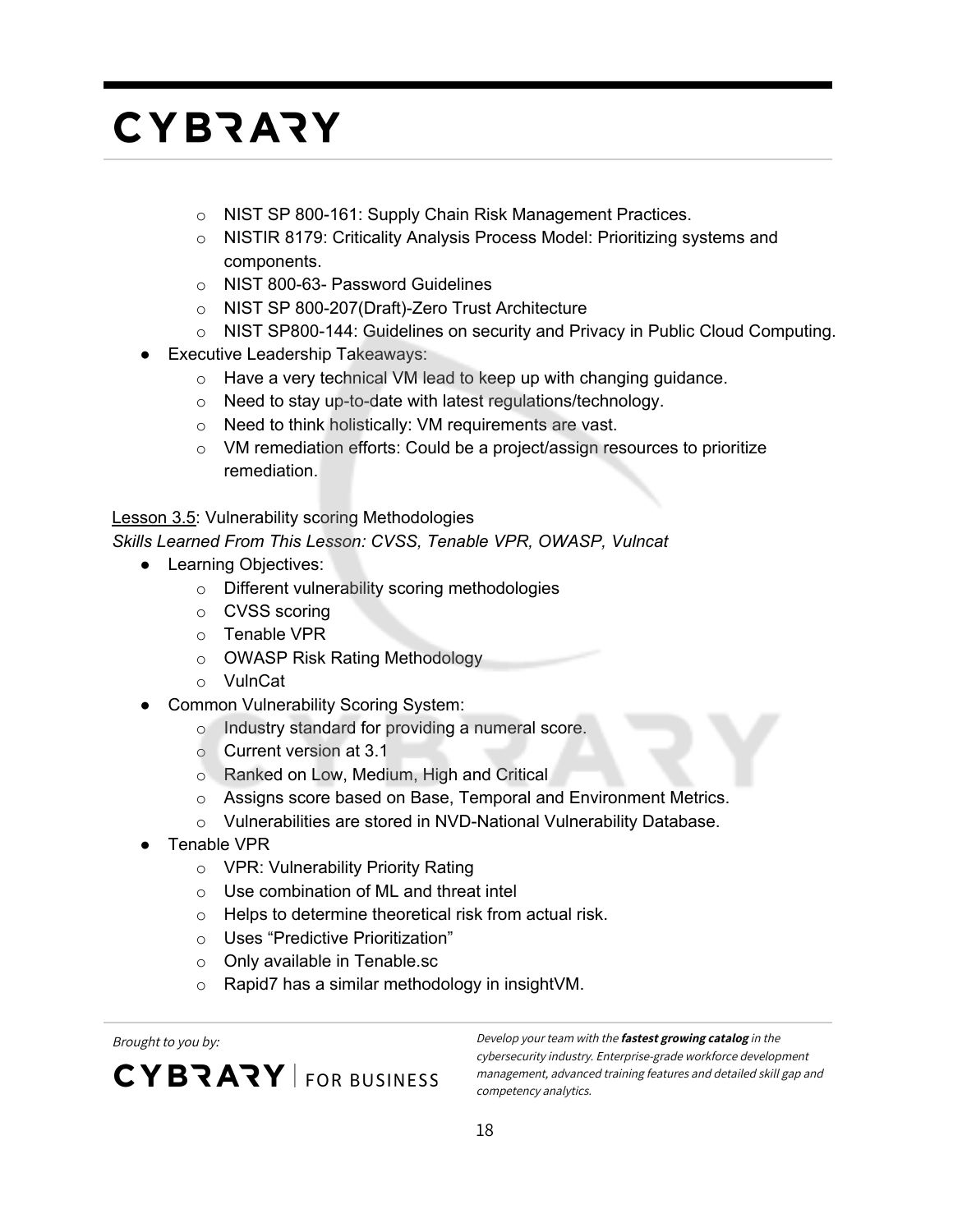- **OWASP Risk Rating** 
	- $\circ$  Identify a Risk(Threat agent, attack, etc)
	- $\circ$  Factors for Estimating Likelihood (Skill level, motive, ease of exploit, etc)
	- o Factors for estimating Impact(Technical or Business Factors)
	- o Determining severity(Informal Method vs Repeatable Method)
	- o What to fix?(Most severe)
	- o Customize Risk Rating Model(Add/weigh factors)
- **VulnCat-Software Security Errors** 
	- o Taxonomy for Security Errors.
	- o Vulnerability prioritization should include software security misconfiguration.
	- o Order of importance.
	- o Input Validation and Representation.
	- o API abuse.
	- o Security Features.
	- o Time and State.
	- o Errors.
	- $\circ$  Code quality.
	- o Encapsulation

#### Lesson 3.6: Remediation/Prioritization

#### *Skills Learned From This Lesson: Identification of vulnerabilities, Prioritization, process automation*

- Learning Objectives:
	- o Ways to identify/determine all vulnerabilities in an environment.
	- o How to prioritize vulnerabilities for effective remediation.
	- o How to automate vulnerability identification and remediation efforts.
	- o How Executives can support the remediation efforts.
- Identification:
	- $\circ$  Can't remediate vulnerabilities effectively if we don't know what we have.
	- o First need a full asset list-hardware and software.
	- o What projects are currently ongoing-new sw / hw deployments
	- o Conduct and update /full inventory before prioritization.
	- $\circ$  Configuration management is a big component of vulnerability management.
- Prioritization:

**CYBRARY** FOR BUSINESS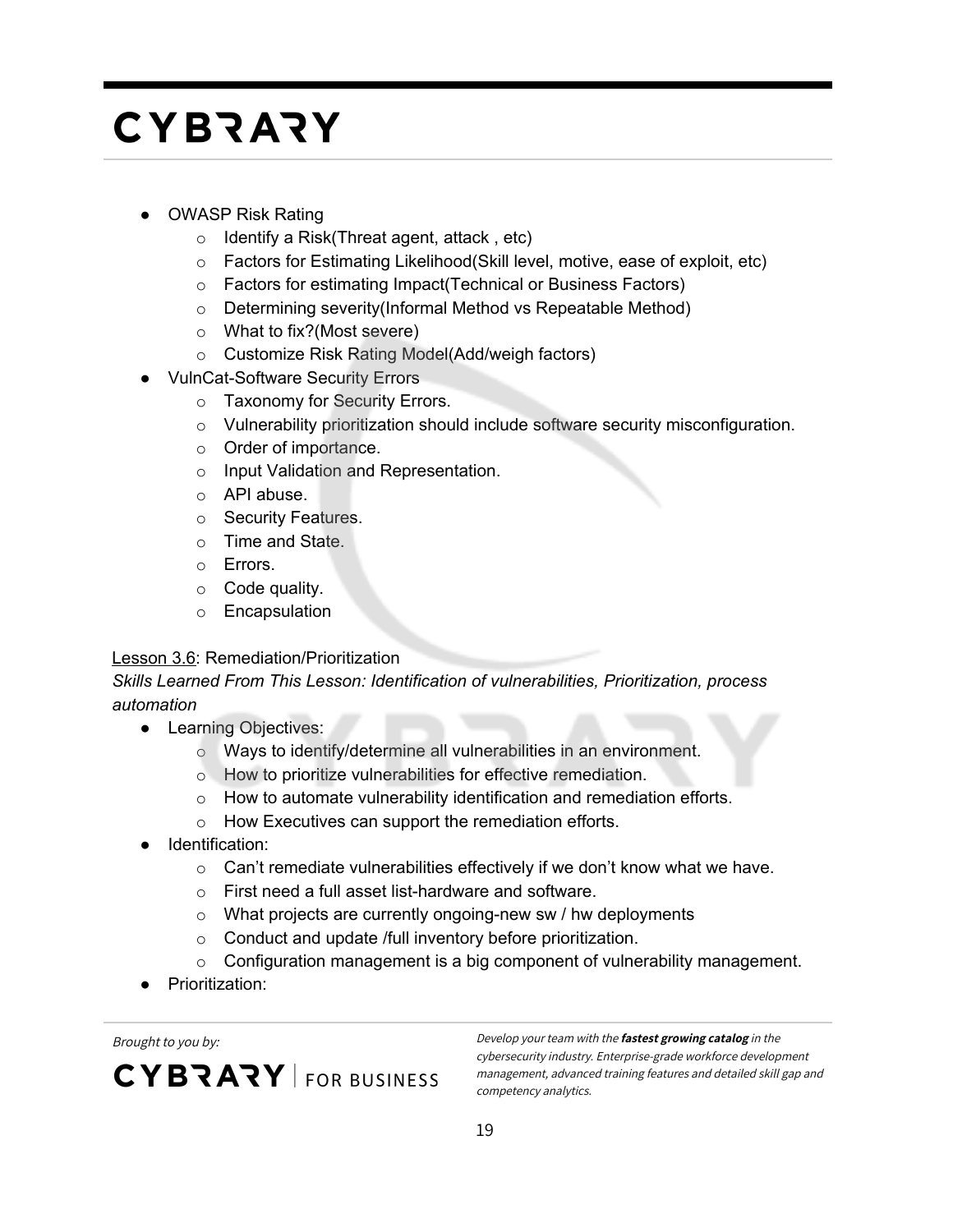- o Lots of tools-but what is important to you?
- o Need to know the criticality of each system.
- o Business needs vs customer needs/requirements.
- $\circ$  Do you have SLA's to meet for customers: Try to use out of business hours for patching to not impact the system availability.
- o Do you follow federal/private sector regulations?
- o Critical systems first but think about exploitable vulnerabilities.
- o Exploitable vulnerabilities may be identified as a medium/high/Critical
- o Considerations for vulnerability Chaining: Vulnerabilities can be used in combination for an attack.
- Automation:
	- o Using API tools and Python to automate reporting/alerting.
	- o Consider patching immediately.
	- o Patch test environment or secondary environment immediately before remediating the production systems.
	- o Using virtualization/cloud technology need to maintain only one image to update which makes patching easier.
- **Executive Support:** 
	- $\circ$  With each product/new application comes vulnerabilities and overhead, try to minimize the surface are for attack.
	- o Think about new technologies and consolidation of efforts
	- o Support security/IT staff remediation efforts.
	- o Request reports for top 10 vulnerable systems or top 10 exploitable vulnerabilities to identify key areas that needs prioritization.

#### **Module 4:** Solving Vulnerability Management Issues

#### Lesson 4.1: Aligning Teams

*Skills Learned From This Lesson: Coordinating between teams, Developer skills from VM perspective, Leadership skills*

● Learning Objectives

**CYBRARY** FOR BUSINESS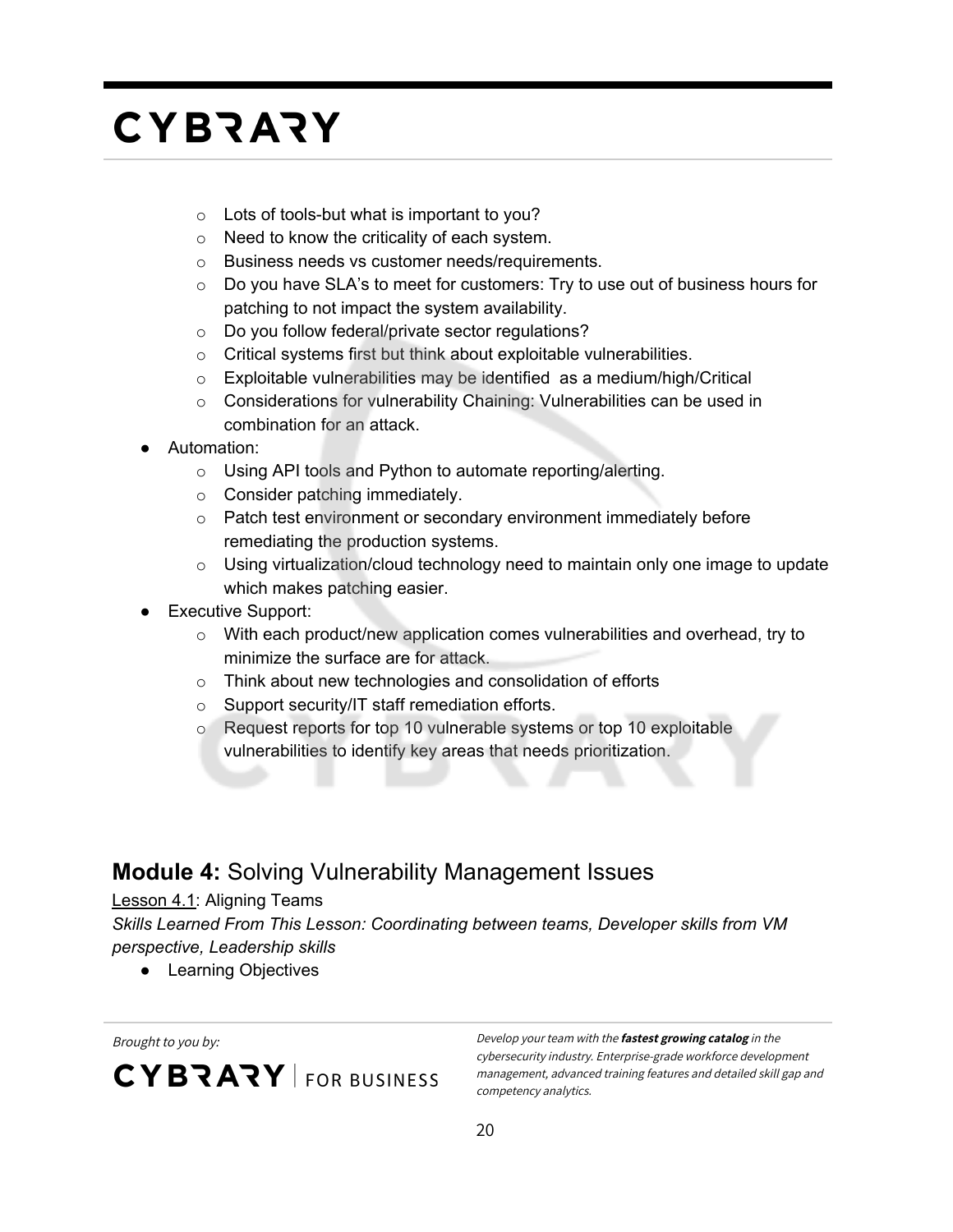- o How members of the security team can work more efficiently.
- o How infrastructure and security teams can combine efforts.
- o How to bring developers into security conversations.
- o How executive leadership can partner with security management
- **Security Team** 
	- $\circ$  Smaller organization-send IT/Helpdesk to train how they can help in addition to their roles.
	- $\circ$  Medium-to large sized organizations-make sure teams communicate with each other and coordinate.
	- o ISSE's and ISSO's should work together. Share reports and coordinate. Have defined lines of channel for communication.
	- $\circ$  Encourage transparency in vulnerabilities and issues: People should know whom to reach out to.
- Infrastructure/IT
	- $\circ$  Make sure to include security in weekly meetings and projects to ensure that it is not ignored and considered regularly in the processes.
	- $\circ$  Including security early on alleviates extra overhead and solves the otherwise popping issues.
	- $\circ$  Need to find a balance between security and functionality. Security can't be ignored in the name of functionality.
	- o Documentation needs to be clear and to the point, something people can refer to.
- Developers
	- o Code must be secure- request gate reviews.
	- o Secure early on- develop using latest software/OS versions
	- o Send developers to security training.
	- o Encourage use of security tools (to automate the process and save time) before code goes to security (find bugs).
- **Executive Leadership** 
	- o Stay involved. Weekly operation meetings.
	- o Before starting new projects-get all teams involved.
	- $\circ$  Hire a Vulnerability management SME who can work with all the teams and can act as go to person in case of any queries.
	- $\circ$  Build vulnerability management practices into every section of the organization.

**CYBRARY** FOR BUSINESS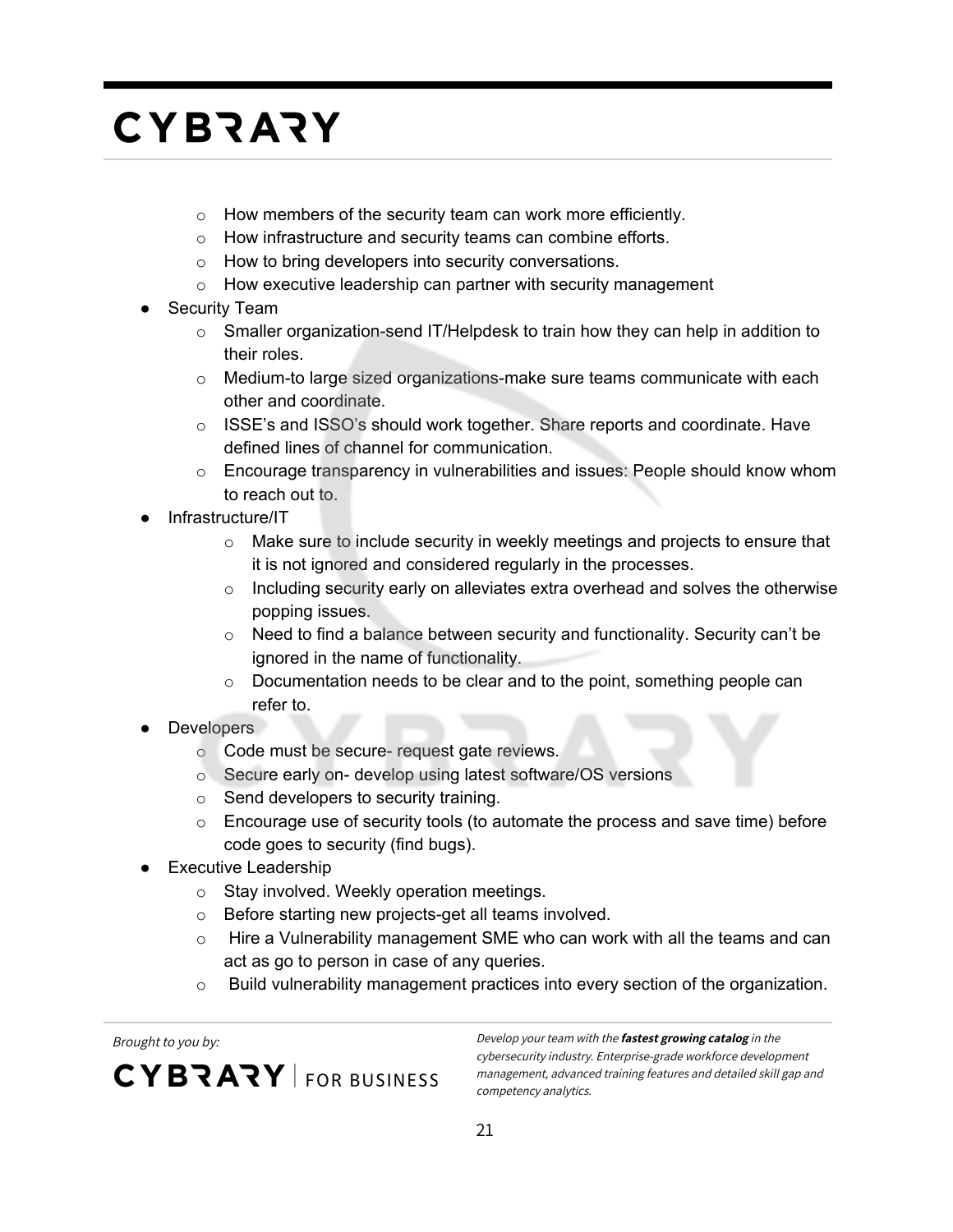#### **Lesson 4.2: Consolidating Products**

*Skills Learned From This Lesson: Business use case based management, consolidating hardware, consolidating software*

- Learning Objectives
	- o Scenario 1: Large organization-many departments
	- o Scenario 2: Smaller organization-growing quickly
	- o Consolidate software to improve VM.
	- o Consolidate hardware to improve VM.
- Scenario 1: Business A
	- o Large organization –many smaller departments under the umbrella.
	- o Each department/section wants its own financial/timekeeping software.
	- o Department heads can't agree on one solution.
	- o Each have own funding and autonomy to purchase software.
	- o Executive leadership should chip in here and ensure that departments coordinate so that there is efficient cost handling and coordination between the teams. Using different software when needs can be managed by a single software only increase the operational cost.
- Scenario 2: Business B
	- o Smaller organization- but growing fast, lots of new customers.
	- o Individuals are performing many job functions.
	- o Don't have enough people to have a full-fledged security team.
	- o Need to use open source or free tools as the company is growing.
	- o Can hire external teams that provide security as service. It needs to be kept in mind that if the data of customers is compromised in any way it will ultimately result in the loss of business.
- Software/Applications
	- o First find out what is installed/purchased.
	- $\circ$  Are users using the applications: Need new requirements? Approve usage of new software only with appropriate business justification.
	- $\circ$  What is the process for purchasing new software: People should not be allowed to buy newer software every now and then as it will only increase the attack surface area over the environment.

CYBRARY FOR BUSINESS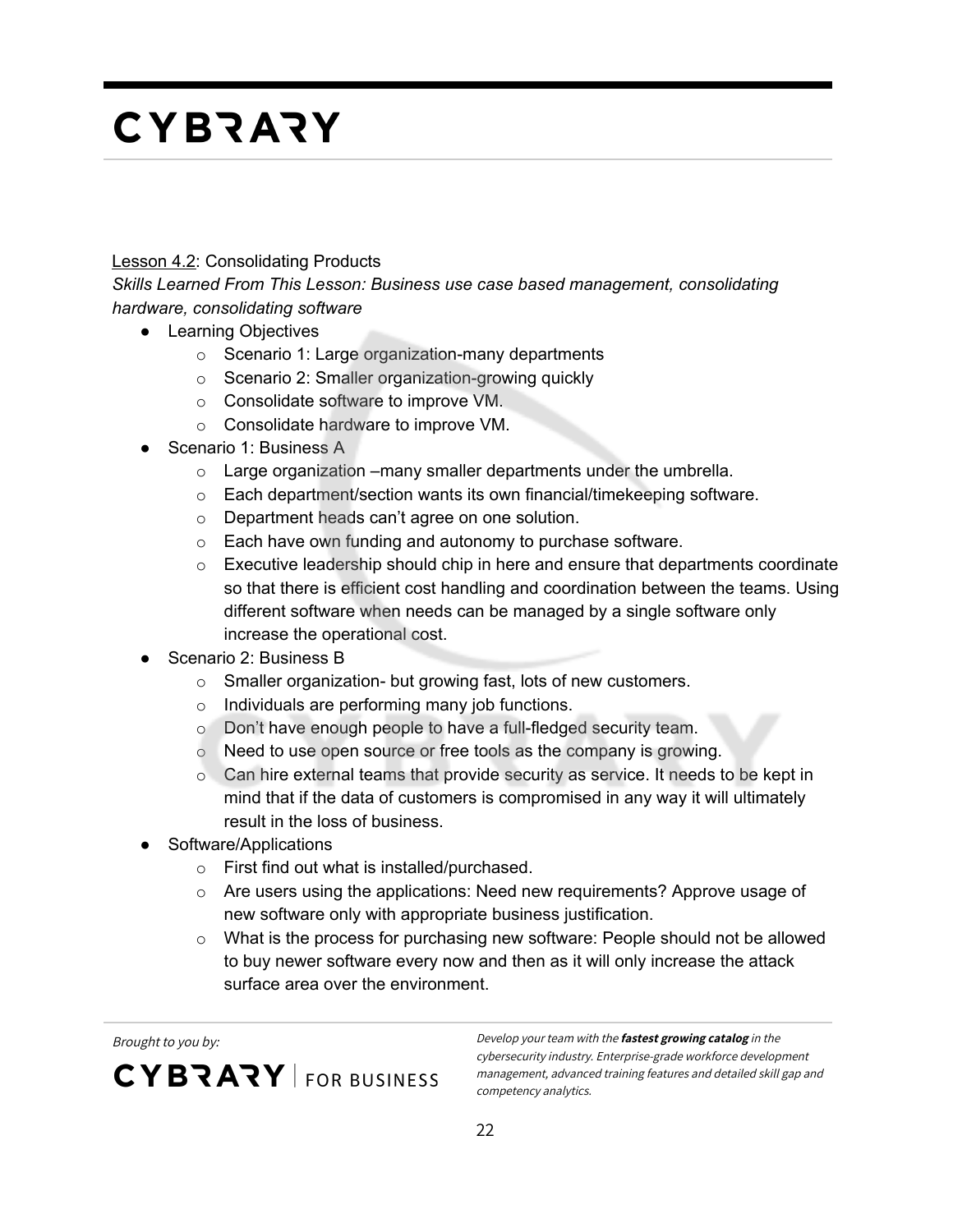- $\circ$  Legacy software-research and add tech fresh to upgrade software when it gets EOL.
- Hardware
	- $\circ$  What do you have? What can be decommissioned? Remove unsupported EOL products.
	- o Consider virtualizing desktop/servers as it helps in cost and support management.
	- o Zero clients (vs towers/laptops) come with much less risk.
	- $\circ$  Cloud is a great option-depends on requirements. Not having on premise devices makes management easy and focused with smaller teams. Also it helps in making data backups easy.

#### Lesson 4.3: Risk analysis/Profile

*Skills Learned From This Lesson: Risk, Risk analysis, Risk profile.*

- Learning Objectives
	- o What Risk Identifications means to Risk Assessment.
	- o Why Risk Analysis is crucial to Vulnerability management.
	- o Determining your Risk Profile and what it means and what it means to your organization.
- **Risk Identification** 
	- o Tangible and intangible sources: Is the risk realistic?
	- o Threats vs Opportunities: Someone actually poses a risk?
	- o Limitations of knowledge/Reliability: What gaps are there? How reliable is the information being received?
	- o Changes in external/internal practices: Need to ensure best practices.
	- o Emerging risks/threats: What are the threats lurking over us and actual harm our organization.
	- o Biases/assumptions/beliefs: No assumptions or beliefs should be involved in the analysis. We should have data to back up our analysis.
- Risk Analysis
	- o Risk Management techniques (including VM): We need to check what creates a risk for the organization.

CYBRARY FOR BUSINESS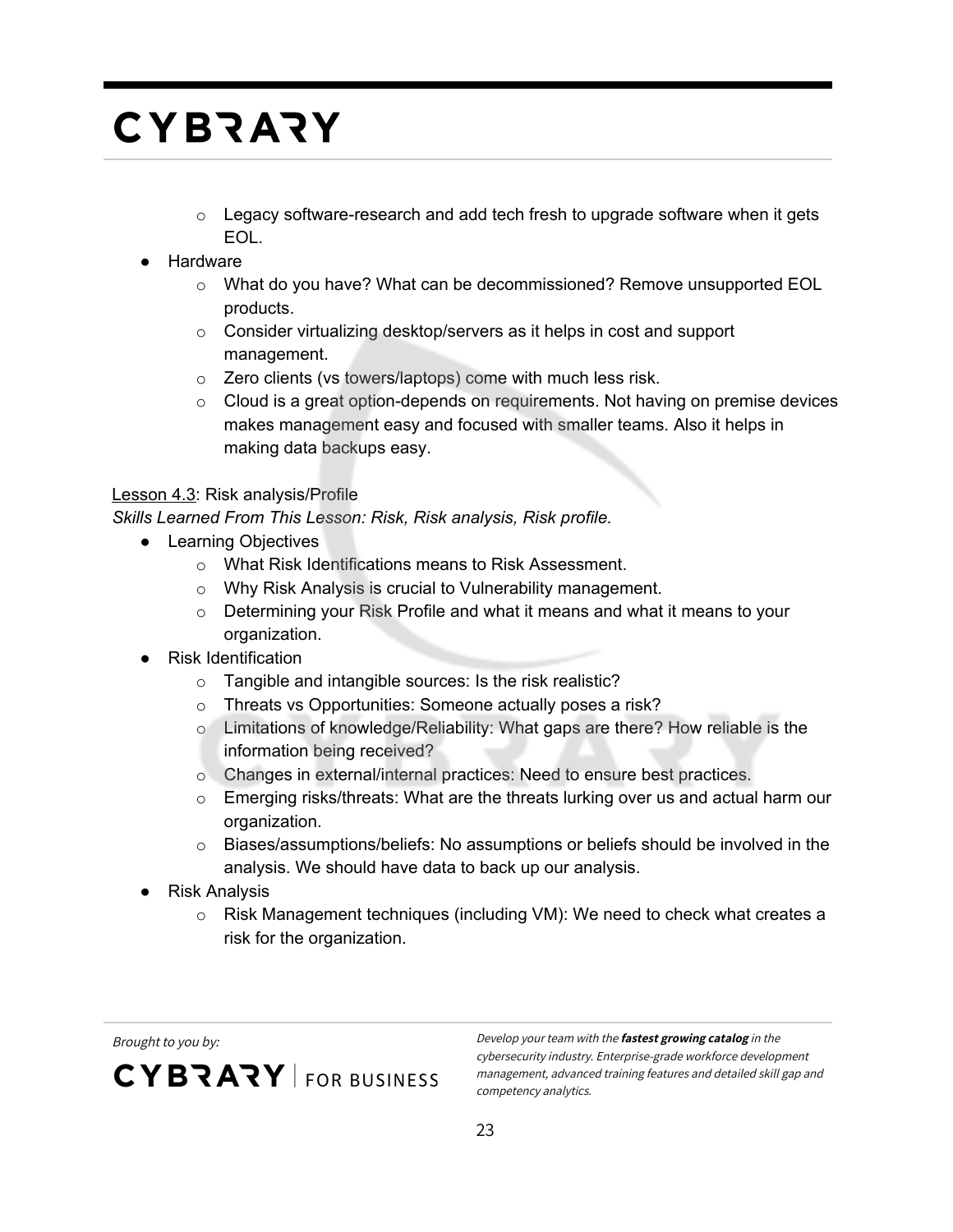- $\circ$  Quantitative: Available data to produce numerical value->predict probability. Based on the data and analysis methods we determine the probability of an actual risk realization.
- o Qualitative: Subjective assessment of risk likelihood against outcomes->overall risk.
- o Delphi Technique, SWIFT Analysis, Decision Tree, Bow-Tie, Probability/Consequence Matrix.
- **Risk Evaluation/Profile** 
	- $\circ$  Compare risk analysis results to risk criteria. Not all risks created are equal.
	- o Additional controls required: Do we need compensatory controls?
	- o Need a holistic view of risk to the organization.
	- $\circ$  Can help determine boundaries for systems: I just need to focus on risk over systems under my control. But under a holistic view all are interlinked
	- o Crucial for stakeholders to make risk-based decisions: Stakeholders need to make risk based decisions.
- **Executive Leadership** 
	- $\circ$  Large organizations have been hit with data breaches: It is important to consider the Cyber risk.
	- o Quality risk assessments take time.
	- o A 200 page report may not be helpful ask for most critical assets/risks: Highlight the biggest risks.
	- $\circ$  Need to understand the probability of attack/threats: It is a matter of time, the question isn't will we be attacked but when we will be attacked?

#### Lesson 4.4: Automating Tasks

*Skills Learned From This Lesson: Scanning and Reporting, Automation, Documentation*

- Learning Objectives:
	- o How to Automate Vulnerability Scanning and Reporting
	- o Automating security tasks and threat identification.
	- o Using documentation/scripts to help with turnover.
	- o Takeaways for executive leadership.
- Scanning and Reporting

CYBRARY FOR BUSINESS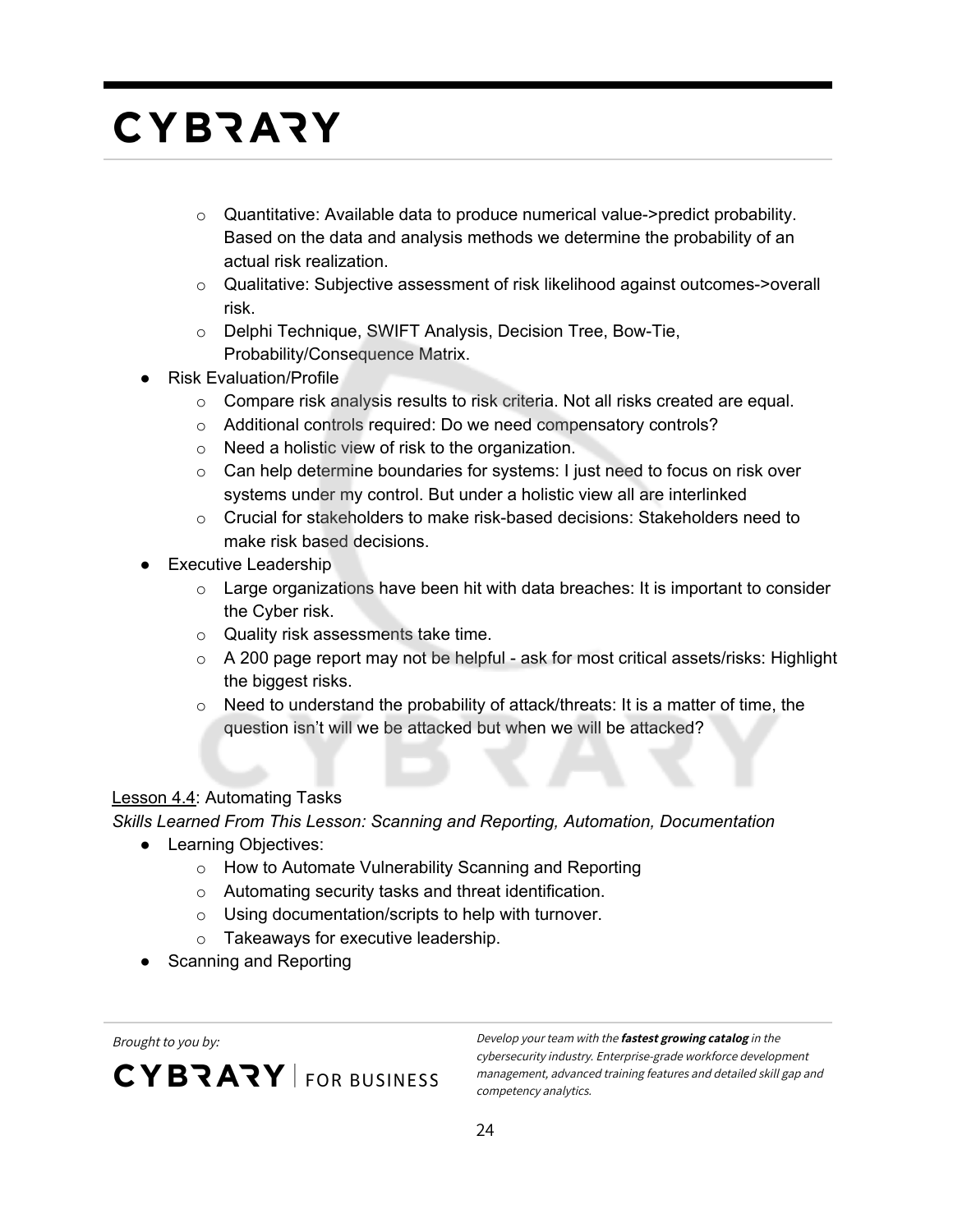- $\circ$  Created schedule scans for systems-daily/weekly: Make sure the reports are evaluated and feed to the required stakeholders.
- o Make sure to also run discovery scans-new systems/changes: Identify any rogue asset.
- o Attach custom reports to scans-send to system owners or ISSOs
- $\circ$  Leaves time to research vulnerabilities and emerging threats: Gives security team time for maturing the process and focuses on other things needing their attention.
- **Security Tasks** 
	- o Program alerts for malicious file detection/IP traffic: Make sure for important alerts and relevant alerts.
	- $\circ$  Automate alerting for all security systems (server or app availability): Alert for critical functionalities like security devices should be up.
	- $\circ$  Create daily, weekly, monthly alerts for vulnerabilities (new/remediated)
	- $\circ$  Work with IT team to get weekly patching reports: Get regular patching reports to check the systems that have unpatched vulnerabilities
- **Documentation/Scripts** 
	- o Script all the things.
	- o Don't forget to comment on those scripts to reuse and refer in future.
	- o Document why/where scripts are
	- $\circ$  Document security infrastructure-who, what, where, when, why should be what it should be based upon.
- **Executive Leadership** 
	- o Encourage IT and security teams to create/maintain documentation: Helps in tracking the process and new people to catch up quickly.
	- o Ask for weekly reports on vulnerabilities.
	- $\circ$  Create milestones for (and motivate) teams on automating tasks: Offer incentives to motivate.
	- o Hire IT and Security personnel with scripting/automation skills.

#### **Lesson 4.5: Improving Overall Security**

*Skills Learned From This Lesson: Product consolidation, Teamwork, Vulnerability remediation*

- Learning Objectives:
	- o Why consolidating products can improve VM.